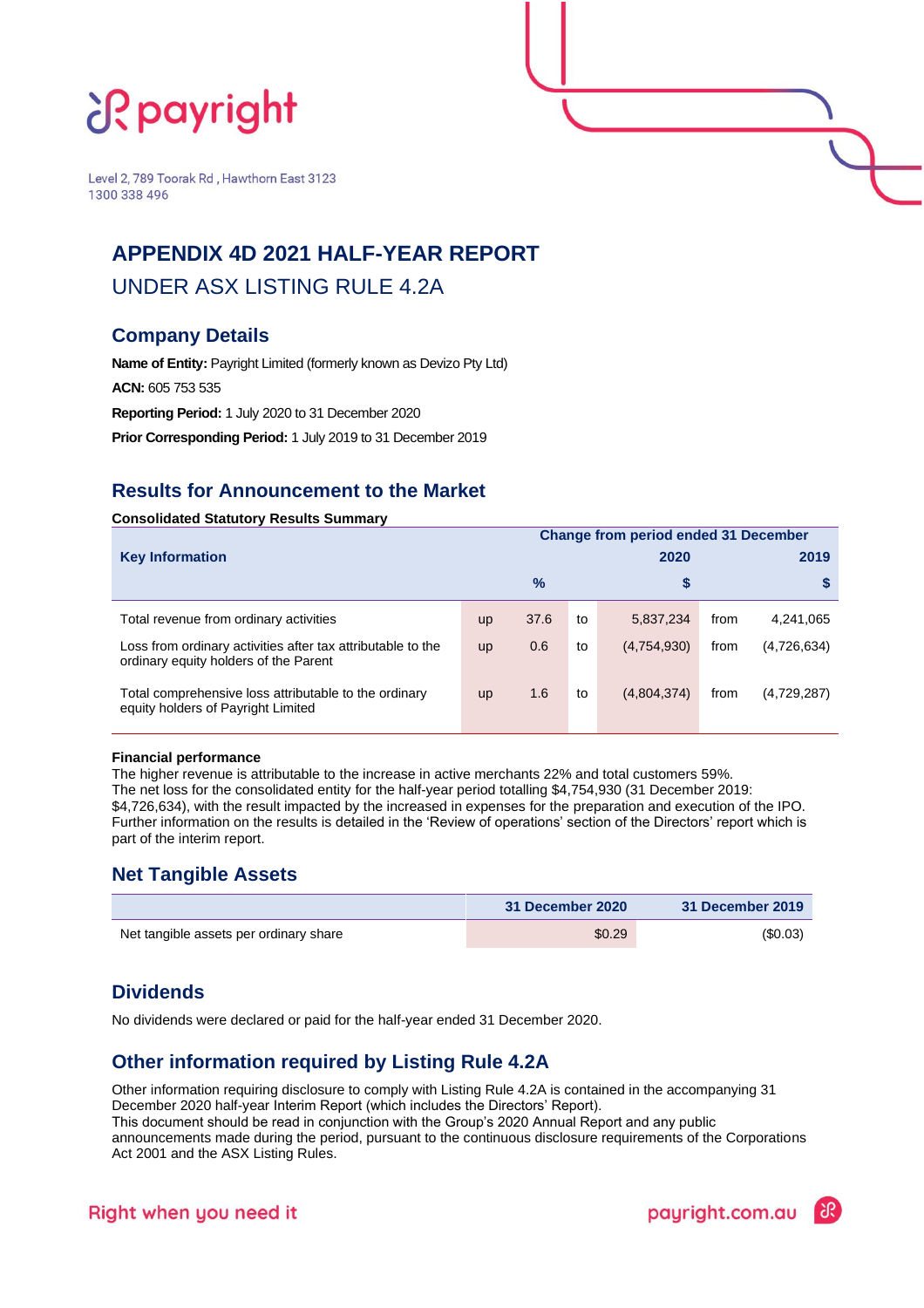# **J?payright**

Level 2, 789 Toorak Rd, Hawthorn East 3123 1300 338 496

# **Accounting Standards**

This report has been compiled using Australian Accounting Standards and International Financial Reporting Standards and has been reviewed by Ernst & Young.

payright.com.au

<u>Strong Contract on the Contract of the Contract of the Contract of the Contract of the Contract of the Contract of the Contract of the Contract of the Contract of the Contract of the Contract of the Contract of the Contra</u>

**Myles Redward and Piers Redward** Co-Founders and Joint Chief Executive Officers

**- ENDS-**

For further information, please contact: investors@payright.com.au

This announcement was authorised by the Board of Directors of Payright Limited.

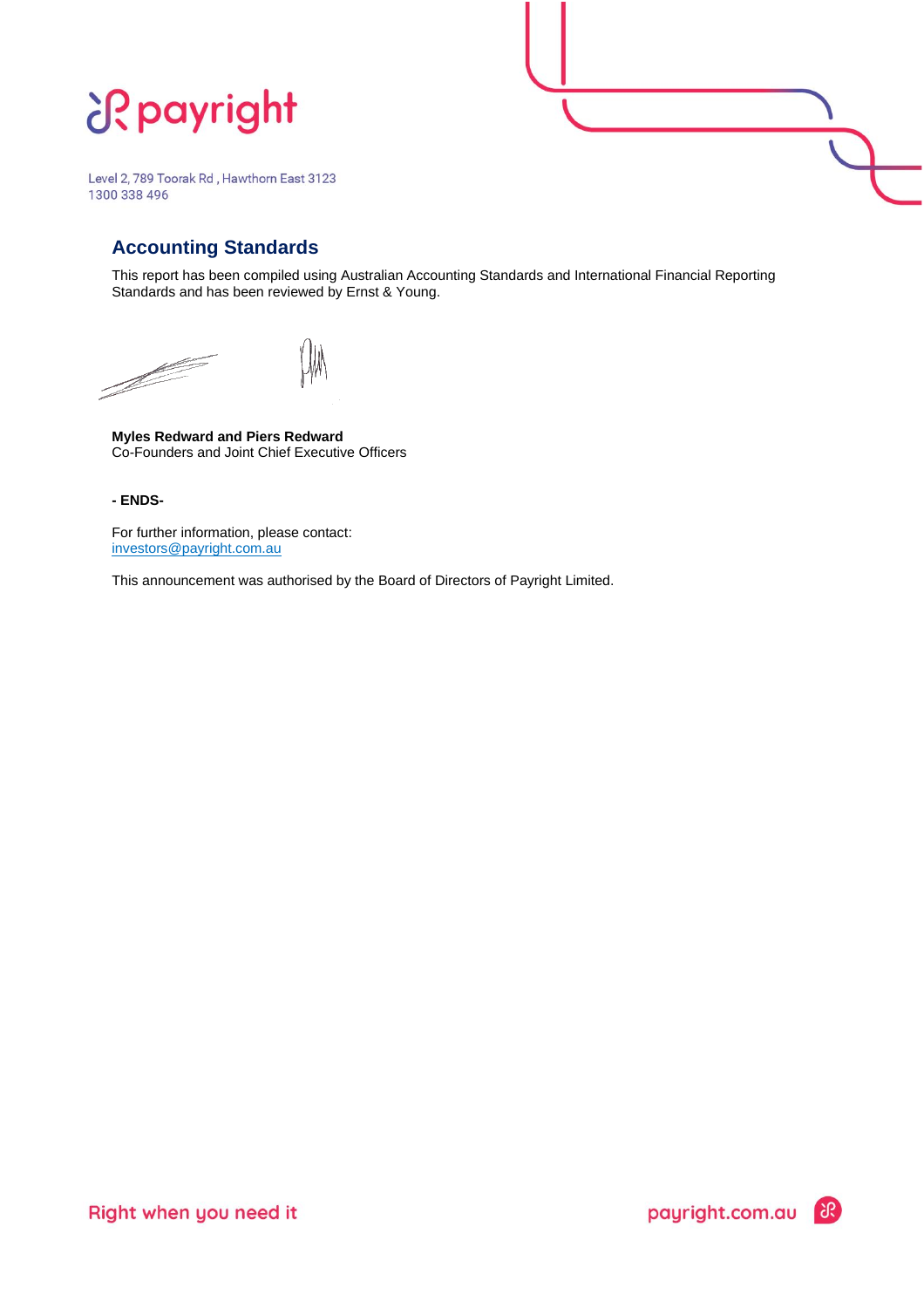# **Payright Limited and its controlled entities ABN 24 605 753 535**

Consolidated interim financial report for the half-year ended 31 December 2020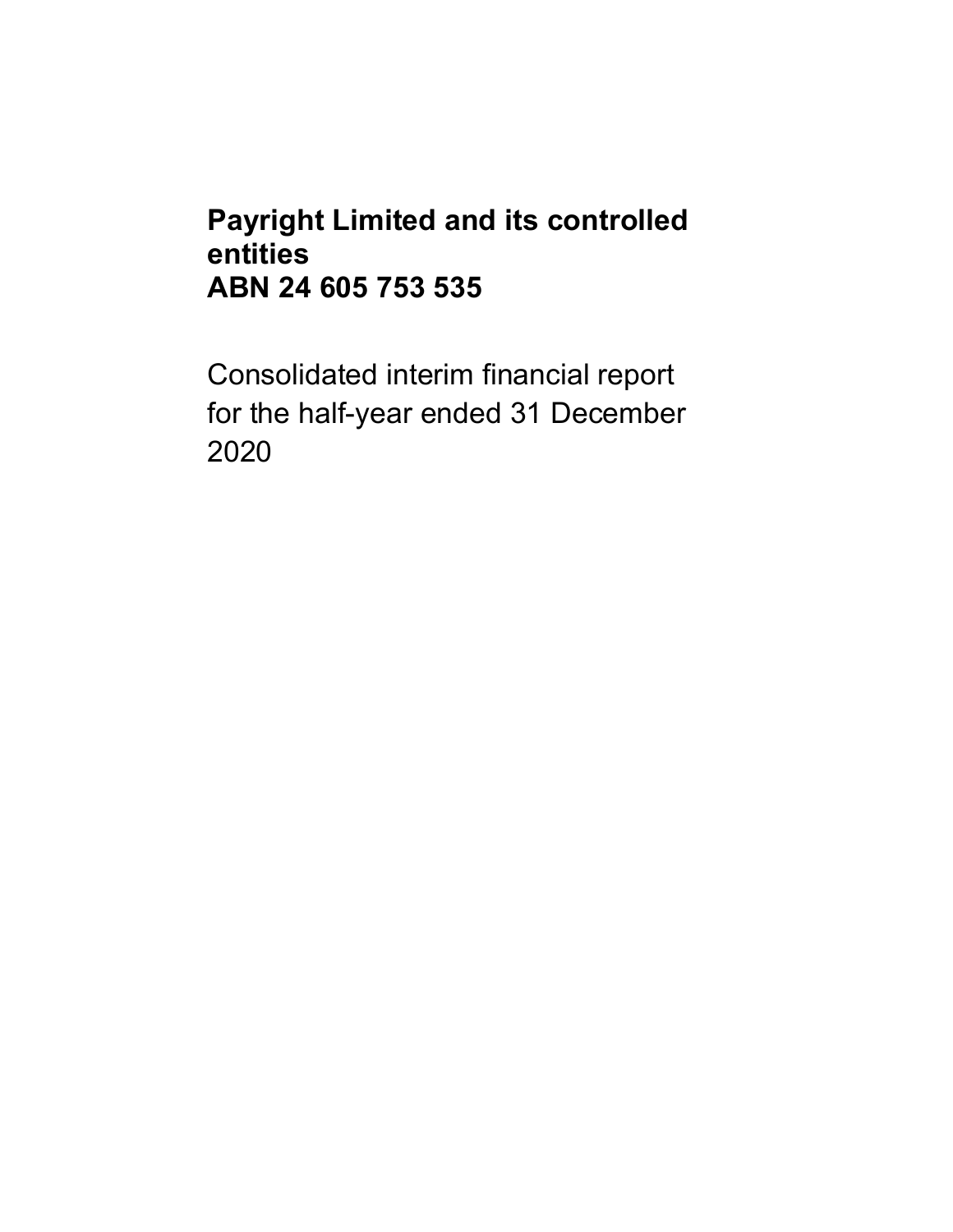The directors submit their report on Payright Limited (formerly Devizo Pty Ltd) (the "Company") and its controlled entities (collectively, the "Group" or "Payright") for the halfyear ended 31 December 2020.

## **Initial Public Offering**

On 23 December 2020, Payright completed an Initial Public Offering (IPO) and became listed on the Australian Securities Exchange (ASX).

Payright raised \$18,515,364 through the issuance of 15,429,470 shares at \$1.20 per share.

## **Directors**

The names and details of the of the Company's directors in office during the half-year period and until the date of this report are set out below. Directors were in office for this entire period, unless otherwise stated.

#### **Paul Samuel Cowan**  Chairman and Non-Executive Director

**Piers James Redward** 

Executive Director

**Myles Redward**  Executive Director

**Matthew Pringle**  Non-Executive Director (appointed 27 October 2020)

**Lindley Edwards** 

Non-Executive Director (appointed 27 October 2020)

## **Director qualifications, experience and special responsibilities**

#### **Paul Samuel Cowan**

#### **(Chairman and Non-Executive Director)**

Paul has over 30 years of experience in the financial services industry, currently also serving as Executive Director of River Capital. He has served on a number of public company Board's including Cash Converters International, Brumby's Bakeries and as Chairman of ASX listed Prime Financial. Prior to joining River Capital in 2003, Paul served as Chief Executive Officer of Lowell Capital Limited. Paul has a Bachelor of Economics degree from Monash University and is a qualified Chartered Accountant. Paul is a member of, the Audit and Risk Committee and the Remuneration and Nomination Committee.

#### **Piers James Redward**

#### **(Co-Founder and Joint Chief Executive Officer)**

In his role as Joint CEO, Piers takes responsibility for sales, marketing, product and people & culture at Payright. Piers holds a Diploma of Business (Management) and has over 10 years of experience in the finance industry where he has developed a deep expertise across business and consumer finance, specialising in interest free products, leasing and personal loans. Prior to establishing Payright, he worked with FlexiGroup, Esanda finance, MacCredit and Now Finance.

#### **Myles Redward**

#### **(Co-Founder and Joint Chief Executive Officer)**

In his role as Joint CEO, Myles takes responsibility for finance, legal & compliance, technology and investor relations at Payright. Myles has over 15 years of experience working within Moody's, Bank of Ireland and GE Capital. He spent his earlier years in finance where he headed up the planning and analysis function at GE Capital developing his detailed understanding of financial modelling and accounting practices in the context of the consumer finance industry. Myles has a Bachelor of Business Management degree from Monash University and is a qualified CPA Accountant.

#### **Matthew Pringle**

#### **(Non-Executive Director – appointed 27 October 2020)**

Matthew has extensive experience in corporate finance, audit and assurance, governance and strategy, including over 25 years' experience as a Partner at Pitcher Partners. His roles with Pitcher Partners included leading the corporate finance practice group, senior audit partner and leading the corporate governance and board advisory practice area. Matthew currently serves on the board of Anglicare Victoria and as a member of Cycling Australia's Audit & Risk Committee. Matthew holds a Bachelor of Commerce from the University of Melbourne and is a Chartered Accountant. Matthew is a member of, and Chair, the Audit and Risk Committee. Matthew is also a member of the Remuneration and Nomination Committee.

#### **Lindley Edwards**

#### **(Non-Executive Director – appointed 27 October 2020)**

Lindley is Chief Executive Officer of Australasian corporate advisory and transaction consulting firm AFG Venture Group, which was formed in 2010 through the merger of Asean Focus Group and Venture Group, a company Lindley founded in 1996. She also serves as non-executive director on the boards of Xinja Bank Limited (as Chair), the National Bank of Vanuatu and the Coral Sea Cable Company (as Chair). Lindley has more than 30 years' experience in financial, advisory, banking and business as well as consulting to boards and senior executive teams. She has held positions including as Vice President at Citibank, Associate Director at Macquarie Bank and Private Client Manager at Banque National de Paris. Lindley has a PhD in Philosophy. She holds a Bachelor of Business Accounting (Monash University) and a Bachelor of Business Banking and Finance (Victoria University). Lindley is be a member of, and Chair the Remuneration and Nomination Committee. Lindley is also a member of the Audit and Risk Committee.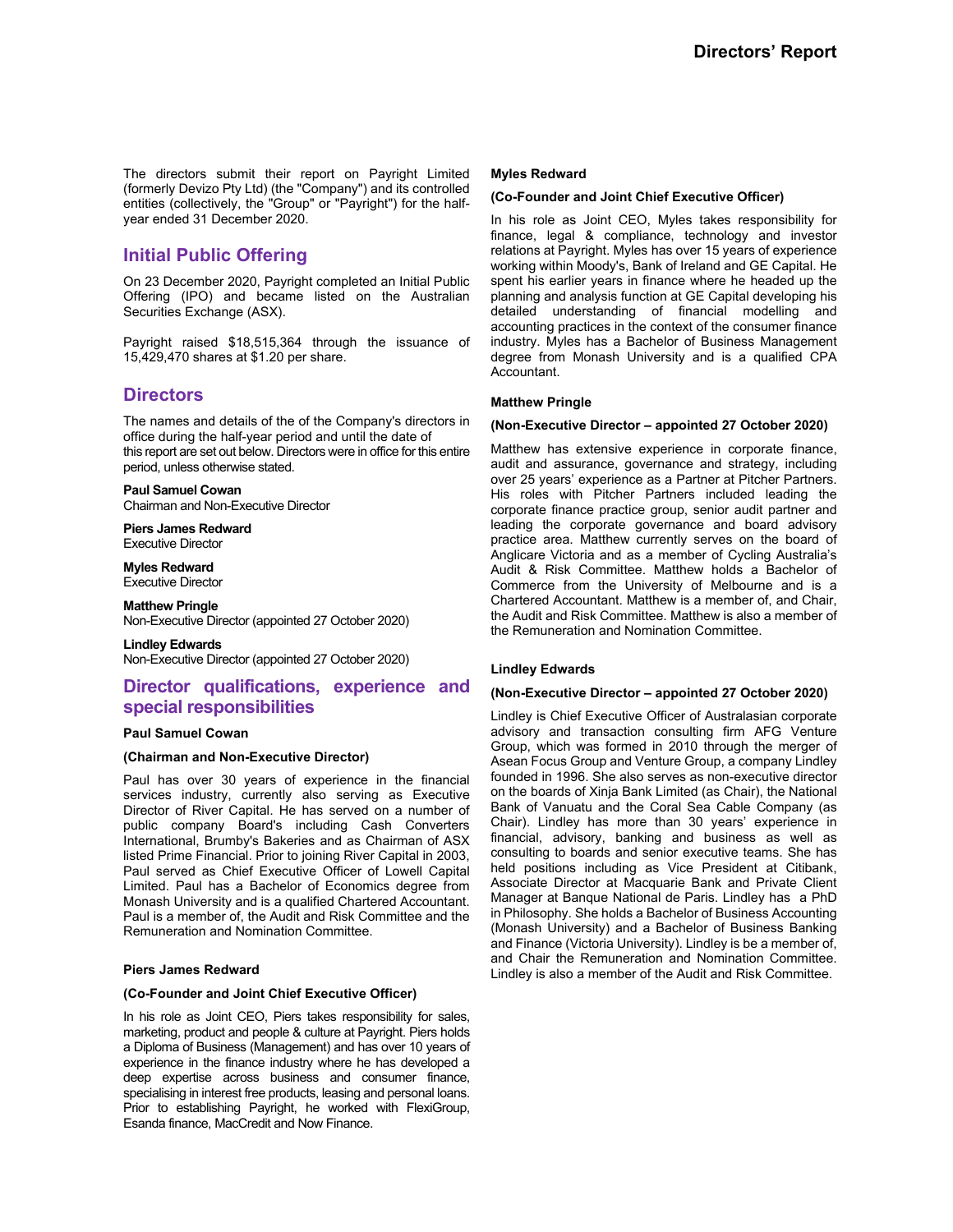## **Company Secretary**

#### **Saara Mistry**

Saara has over 18 years of experience as in-house legal counsel, compliance and risk professional across financial services in Australia, United Kingdom and the Middle East. She specialises in consumer finance, privacy and wealth management. Her previous employment includes Barclays Bank in the UK, HSBC in the Middle East and NAB and Liberty Financial in Australia. She holds a Bachelor of Science/Bachelor of Laws (Hons) from Monash.

## **Dividends**

No dividends have been paid or declared for the half-year ended 31 December 2020 (30 June 2020: \$nil).

## **Principal activities**

The principal activity of the Group during the half-year period was to provide merchants with a buy-now, pay later flexible payment option to offer their customers; intended for higher value transactions that are more considered purchases rather than smaller impulse-driven buys.

Merchants are paid upfront, net of the merchant fee typically on the same day and include a diverse mix of broadreaching products and services such as retail, home improvement, education, photography, health & beauty and after-market automotive.

The Group provides services to merchants, along with its customers, in Australia and New Zealand.

There were no significant changes in the nature of these activities during the half-year period.

## **Review of operations**

The Group (trading as "Payright") is a fast-growing player in the 'Buy Now Pay Later' (BNPL) industry. It is a payment plan provider developed for merchants to generate incremental sales and providing customers with the ability to spread the cost of purchases over time.

The Group continued its momentum delivering strong operational performance in the challenging economic conditions, remaining focused on top-line sustainable growth through customer acquisition and expansion in merchant volume and diversification.

## **Summary of financial results for the half year ended1**

|                       | <b>31 December</b> |             |               |
|-----------------------|--------------------|-------------|---------------|
|                       | 2020               | 2019        |               |
|                       | \$                 | \$          | <b>Change</b> |
| Total revenue         | 5,837,234          | 4.241.065   | 37.6%         |
| Operating<br>expenses | (7,538,995)        | (6,463,847) | 16.6%         |
| Net finance costs     | (2,995,208)        | (2,440,534) | 22.7%         |
| <b>FRTDA</b>          | (4,696,969)        | (4,663,316) | 0.72%         |
| Depreciation          | (57, 961)          | (63,318)    | $(8.5\%)$     |
| <b>NLAT</b>           | (4,754,930)        | (4,726,634) | 0.6%          |
| EPS (cents)           | (0.08)             | (0.20)      |               |

1 Throughout this report, certain non-IFRS information, such as FBTDA, Net Loss after Tax (NLAT), Gross merchandise value (GMV), Average transaction value, Active merchants and Total customers are used. EBTDA represents earnings before income tax expense, depreciation and amortisation. The individual components of EBTDA are included as line items in the Consolidated Statement of Profit or Loss and Other Comprehensive Income. Non-IFRS information is not audited.

#### Group financial performance and reported results

The Group's commitment to cementing its position as a BNPL provider of choice in Australia and New Zealand by continuing to enhance customer experience and adding value to its merchant partners has led to the increase in total revenue for the half-year ended 31 December 2020 by 38% from the prior comparative period (pcp). The increase was achieved through the Group's:

- Optimised marketing investment campaigns with more targeted direct marketing and brand campaign driving customer acquisition growth by 59% to 42,274 total customers as at 31 December 2020 (31 December 2019: 26,573).
- Increase in active merchants by 22% to 1,755 (31 December 2019: 1,438) as a result of a focused merchant acquisition strategy, across the retail, home improvement, automotive, health and beauty and photography industry sectors.
- GMV growth and higher average transaction value of \$3,576 (31 December 2019: \$3,536). This was a combined result of the Group's continued focus on higher value transactions, targeting industries with a more matured audience.

Operating expenses for the half-year were \$7,538,995, an increase of \$1,075,148 (or 16.6%) from pcp of \$6,463,847. The increase is mainly driven by the Group's preparation and execution of the IPO resulting in increased spend on consulting and professional fees as well as marketing activities.

The Group continued its investment in people, doubling its sales team and building out support teams has positioned itself well for ongoing future growth.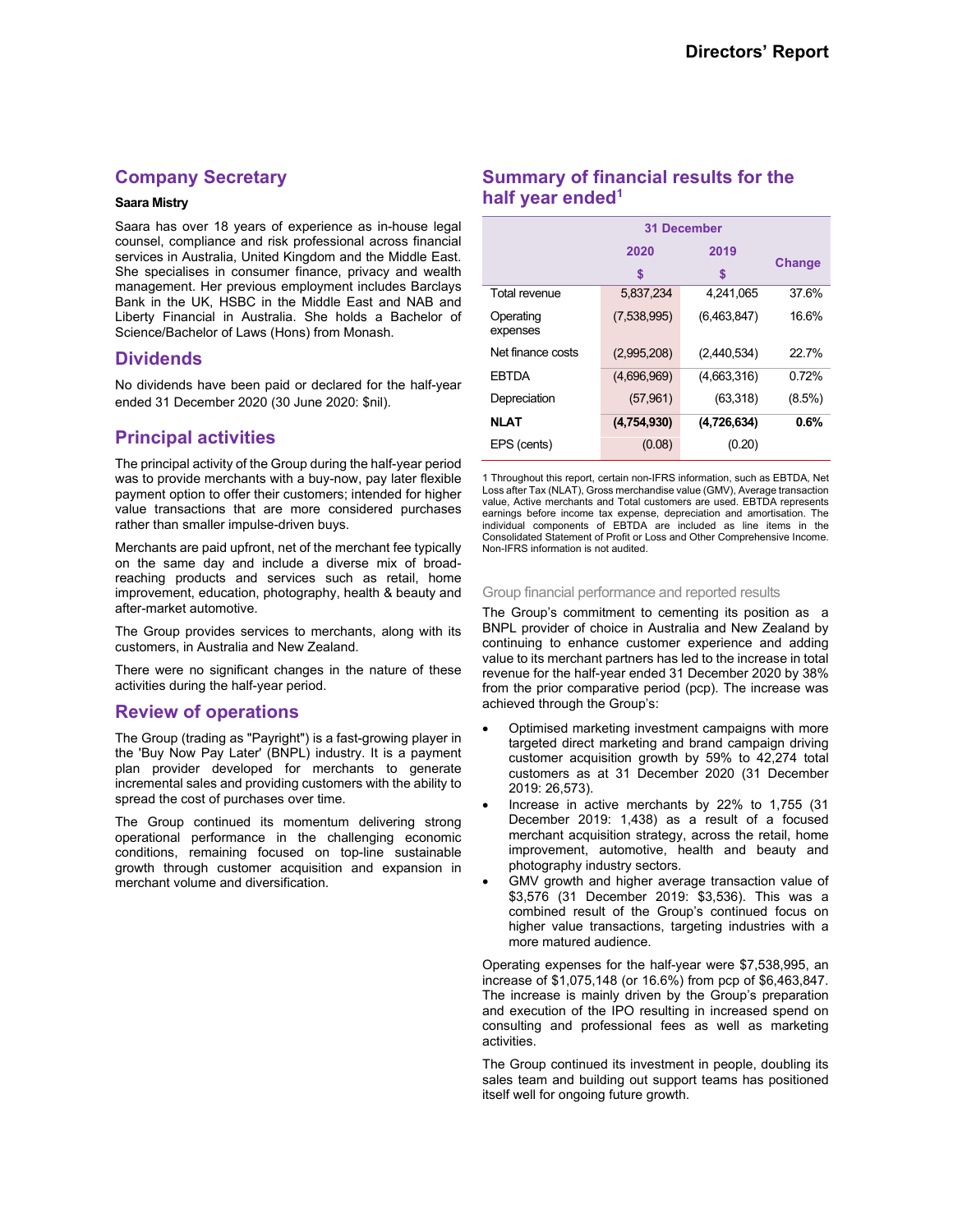## **Summary of financial results for the half year ended (continued)**

#### Group financial performance and reported results (continued)

Expected credit loss (ECL) for the half-year ended 31 December 2020 was \$558,107 (31 December 2019: \$2,592,168). The Group continues to manage its credit and fraud risk exposure through robust underwriting and credit decisioning, a heavy focus on arrears management, investment in technology enabling the early prevention of fraud and enhancing its merchant onboarding process.

Net finance costs for the half-year period were \$2,995,208, an increase of \$2,440,534 (or 23%) versus the prior year period due to higher average loans and borrowings held in the period.

The net loss after tax of the Group for half-year ended 31 December 2020 was \$4,754,930 (31 December 2019: \$4,726,634).

## **Financial position and cash flow**

| <b>Cash flow</b><br>summary                       | 31<br><b>December</b><br>2020 | 31<br><b>December</b><br>2019 | <b>Change</b> |
|---------------------------------------------------|-------------------------------|-------------------------------|---------------|
|                                                   | \$                            | S                             | $\frac{0}{0}$ |
| Net cash flows<br>used in operating<br>activities | (10,906,062)                  | (20, 199, 752)                | $(46.0\%)$    |
| Net cash used in<br>investing activities          | (63,014)                      | (19, 498)                     | 223.2%        |
| Net cash flows<br>from financing<br>activities    | 28,566,929                    | 22,259,737                    | 28.3%         |
| Net increase in<br>cash and cash<br>equivalent    | 17.597.853                    | 2.040.487                     | 762.4%        |

| <b>Financial</b><br>position<br>summary | 31<br><b>December</b><br>2020 | 30<br>June<br>2020 |               |
|-----------------------------------------|-------------------------------|--------------------|---------------|
|                                         | S                             | S                  | $\frac{9}{6}$ |
| Total assets                            | 77,880,735                    | 52.341.617         | 48.8%         |
| <b>Total liabilities</b>                | (51, 957, 250)                | (45,038,980)       | 15.4%         |
| <b>NET ASSETS</b>                       | 25,923,485                    | 7,302,637          | 255.0%        |
| <b>EQUITY</b>                           | 25,923,485                    | 7,302,637          | 255.0%        |

#### Cash flows

Cash as at 31 December 2020 was \$25,767,798 (30 June 2020: \$8,228,409). Payright successfully listed on the ASX in December which raised \$18,515,364 through the issuance of 15,429,470 shares at \$1.20 per share.

Cash receipts in the half-year period were \$26,687,162 (31 December 2019: \$17,182,376), representing a 55% increase over pcp. As a result, net cash flows used in operating activities for 31 December 2020 were 46% lower than pcp.

An increase in total cash flows from financing activities for the half-year ended 31 December 2020 of \$6,307,192 (28%). The combined raisings from the IPO proceeds and convertible notes of \$7,000,000 has enabled the Group to accelerate its growth strategy.

As at 31 December 2020, the Group has an undrawn loan book facility of \$781,000 (30 June 2020: \$281,375).

#### Financial position

Total assets have increased from 30 June 2020 by 49% to \$77,880,735 due mainly to an increase in cash balance from the IPO proceeds and the Group's receivables balance. Total receivables as at 31 December 2020 is \$51,155,365, representing an increase from 30 June 2020 by 18.4%.

Total liabilities have increased by 15% to \$51,957,250 mainly due to proceeds from loans and borrowings with the issuance of Series 6 Notes facility of \$7,000,000.

Net equity as at 31 December 2020 was \$25,923,485, an increase from 30 June 2020 of \$18,620,848. The increase was due predominantly to the issuance of shares on IPO, offset partially by the half-year period operating loss.

## **Outlook**

Following the successful listing on the ASX, the Group is excited to continue on its strong growth trajectory into 2021 and beyond, strengthening its position as a BNPL provider of choice for 'considered purchases' over \$1,000 in Australia and New Zealand. Funds raised from the IPO will continue to support the Group's three core strategic pillars.

- Leverage off strength in the current markets to continue growing its merchant base, expanding both locally and to build its presence in the New Zealand market.
- Increase marketing presence and brand awareness, complimenting the Group's merchant first philosophy with customer retention and acquisition strategies.
- Develop smart new technologies to create frictionless onboarding process and streamline user experience.

The Group remains aware of the current economic circumstances and will continue to closely monitor these including potential changes in the BNPL regulatory environment, as well as continued developments of COVID-19 pandemic and its direct and indirect impacts on the business.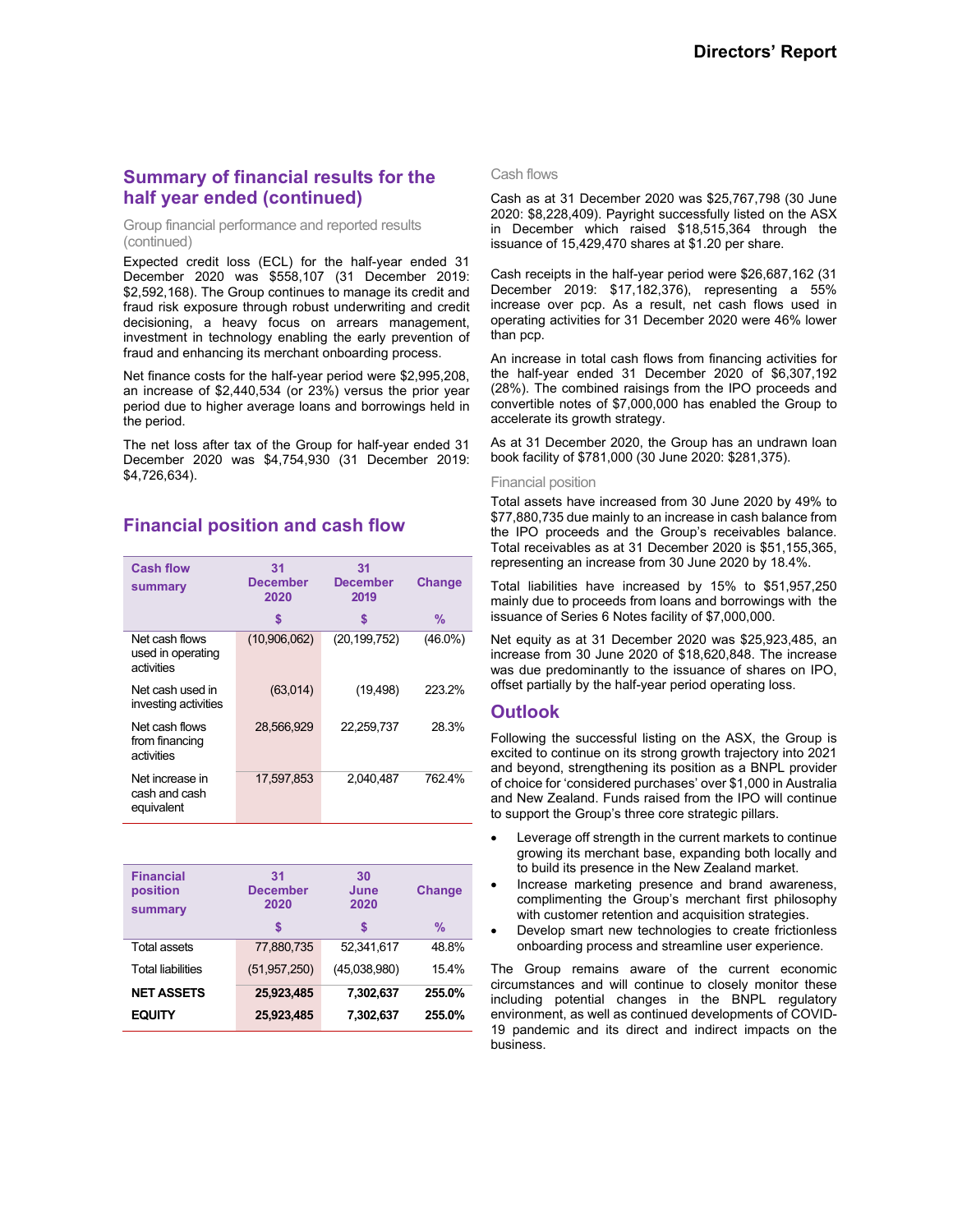## **Significant change in the state of affairs**

There were no significant changes in the state of affairs of the Group during the year.

## **Significant events after the reporting date**

Since 31 December 2020, the Group has continued to secure investment to fund the continued working capital required to support the Group's strategic growth activities, as follows:

On 2 February 2021, the Group secured an exclusive agreement with iPartners Nominees Pty Ltd (iPartners) for them to act as placement manager for an additional series of loan notes pursuant to the Group's loan note funding programme. The new series 7 note will have an aggregate face value of up to \$20 million to fund the Group's loan book, with maturity date being 18 months after its Tranche 1 issue date. On 18 February 2021, Payright called the first tranche to the value of \$3 million, to be issued on 26 February 2021.

The Group has also reached agreement with iPartners to act as placement manager for a Note facility in New Zealand – NZ Series 1 loan notes, which will have an aggregate face value of up to NZ\$3 million to accelerate growth in the Group's NZ customer receivables. The Notes have a maturity date of 1 December 2022. On 24 February 2021, Payright called the first tranche to the value of NZ\$0.5 million, to be issued on 26 February 2021.

On 22 February 2021, the Group called upon Tranche 3 of its senior secured note facility (Pool B) to the value of \$781,000, to be issued on 1 March 2021. The notes have a maturity date of 31 December 2021.

There were no other significant events occurring after the reporting period which may significantly affect either the Group's operations or results of those operations or the Group's state of affairs.

## **Likely developments and expected results or operations**

There are no other developments and expected results or operations, other than those mentioned in the 'Outlook' section. Any other detail on likely developments in the operations of the Group and the expected results of those operations in future financial years have not been included in this report as the inclusion of such information is likely to result in unreasonable prejudice to the Group.

## **Environmental regulation**

The Group is not subject to any particular or significant environmental regulation under laws of the Commonwealth or of a State or Territory.

## **Share Options**

During the half-year period, options to acquire shares in the Company were granted with no shares issued. Unissued ordinary shares of the Company under option at the date of this report are as follows:

| <b>Grant Date</b>   | <b>Expiry Date</b> | <b>Exercise</b><br><b>Price</b> | <b>Number</b><br>under<br>option |
|---------------------|--------------------|---------------------------------|----------------------------------|
| 30 October<br>2020  | 20 October<br>2024 | \$0.63                          | 1.168.152                        |
| 23 December<br>2020 | 1 October<br>2024  | \$2.10                          | 4.125.000                        |

## **Indemnification and insurance of directors and officers**

Payright Limited has entered into insurance contracts with a third-party insurance provider, in accordance with normal commercial practices. Under the terms of the insurance contract, the nature of the liabilities insured against and the amount of premiums paid are confidential. The Group is not aware of any liability that arose under theses indemnities as at the date of this interim report.

## **Indemnification of auditor**

To the extent permitted by law, the Company has agreed to indemnify its auditor, Ernst & Young (Australia) as part of the terms of its audit engagement agreement against claims by third parties arising from the audit (for an unspecified amount). No payment has been made to indemnify Ernst & Young (Australia) during or since the financial year or halfyear.

## **Auditors independence**

The directors have received a declaration from the auditor of Payright Limited, Ernst & Young (Australia). This has been included on page 5.

Signed in accordance with a resolution of the directors.

Piers James Redward

**Director** 26 February 2021

Myles Redward **Director** 26 February 2021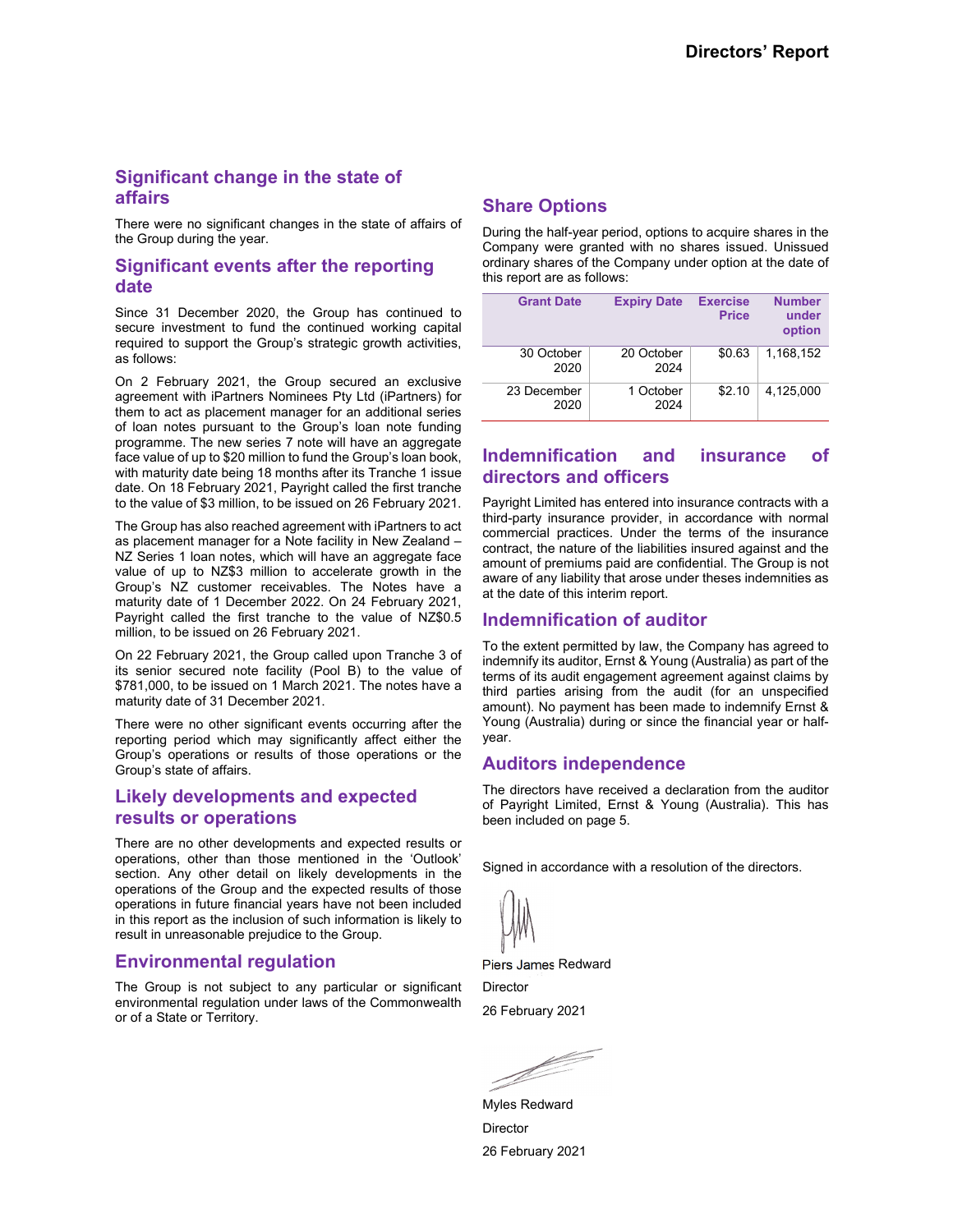

Ernst & Young 8 Exhibition Street Melbourne VIC 3000 Australia GPO Box 67 Melbourne VIC 3001 Tel: +61 3 9288 8000 Fax: +61 3 8650 7777 ey.com/au

# **Auditor's independence declaration to the Directors of Payright Ltd**

As lead auditor for the review of the half-year financial report of Payright Ltd for the half-year ended 31 December 2020, I declare to the best of my knowledge and belief, there have been:

- a. No contraventions of the auditor independence requirements of the *Corporations Act 2001* in relation to the review; and
- b. No contraventions of any applicable code of professional conduct in relation to the review.

Ernst a Young

Ernst & Young

T M Dring Partner 26 February 2021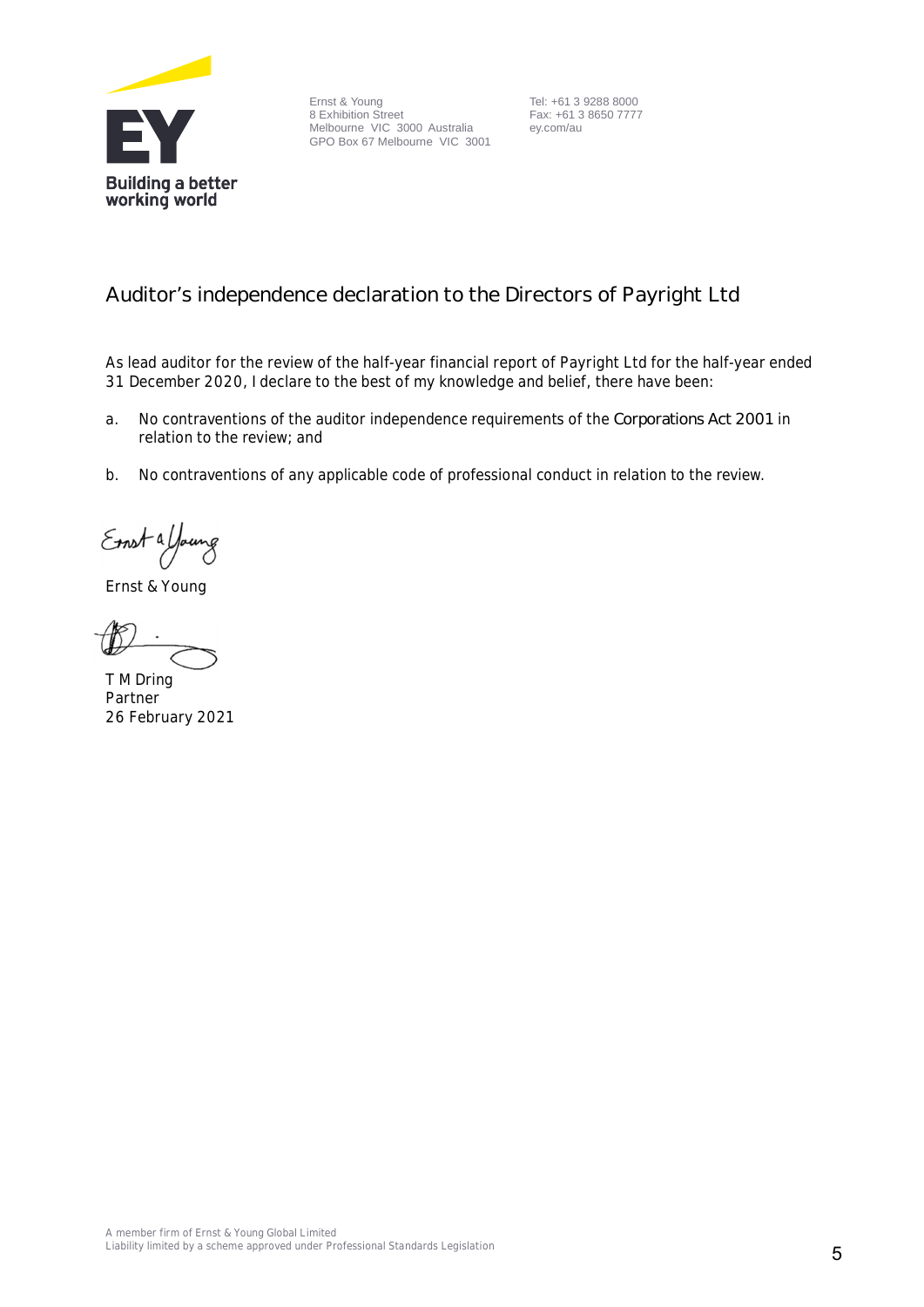# Financial Statements

For the half-year ended 31 December 2020

## **About this report**

This is the interim report for Payright Limited and its controlled entities (collectively, the "Group"). Payright Limited (the "Company") is a for-profit entity limited by shares incorporated and domiciled in Australia whose shares are publicly traded on the Australian Securities Exchange (ASX: PYR).

The interim report of Payright Limited for the half-year ended 31 December 2020 was authorised for issue in accordance with a resolution of Directors on 26 February 2021.

The registered office of the Group is Level 1, 55 Whitehorse Road, Balwyn, VIC 3103.

The principal place of business of the Group is Suite 4 Level 2, 787-789 Toorak Road, Hawthorn East, VIC 3123.

The directors have the power to amend and reissue the financial statements.

## **Reading the financials**

## **Section introduction**

Introduction at the start of each section outlines the focus of the section and explains the purpose and content of that section.

## **Information panel**

The information panel describes our key accounting estimates and judgements applied in the preparation of the interim report which are relevant to that section or note.

## **Contents**

**Financial Statements**

Consolidated statement of profit or loss and other comprehensive income

Consolidated statement of financial position

Consolidated statement of changes in equity

Consolidated statement of cash flows

**Notes to the Consolidated Financial Statements** 

Section 1: Basis of preparation

- 1.1 Basis of preparation of the interim report
- 1.2 Significant changes in the current reporting period
- 1.3 Going concern
- 1.4 New standards, interpretations and amendments adopted by the Group
- 1.5 Terminology used
- 1.6 Key judgements and estimates
- 1.7 Segment information

## **Contents (continued)**

**Notes to the Consolidated Financial Statements (continued)**

Section 2: Performance for the period

2.1 Consolidated Revenue

- 2.2 Loss per share
- Section 3: Our core assets and working capital

3.1 Receivables

3.2 Trade and other payables

Section 4: Our capital and risk management

4.1 Equity

4.2 Loans and borrowings

Section 5: Our people

- 5.1 Key management personnel compensation
- 5.2 Employee share ownership plans (ESOP)

Section 6: Other information

- 6.1 Related party transactions
- 6.2 Events after the reporting date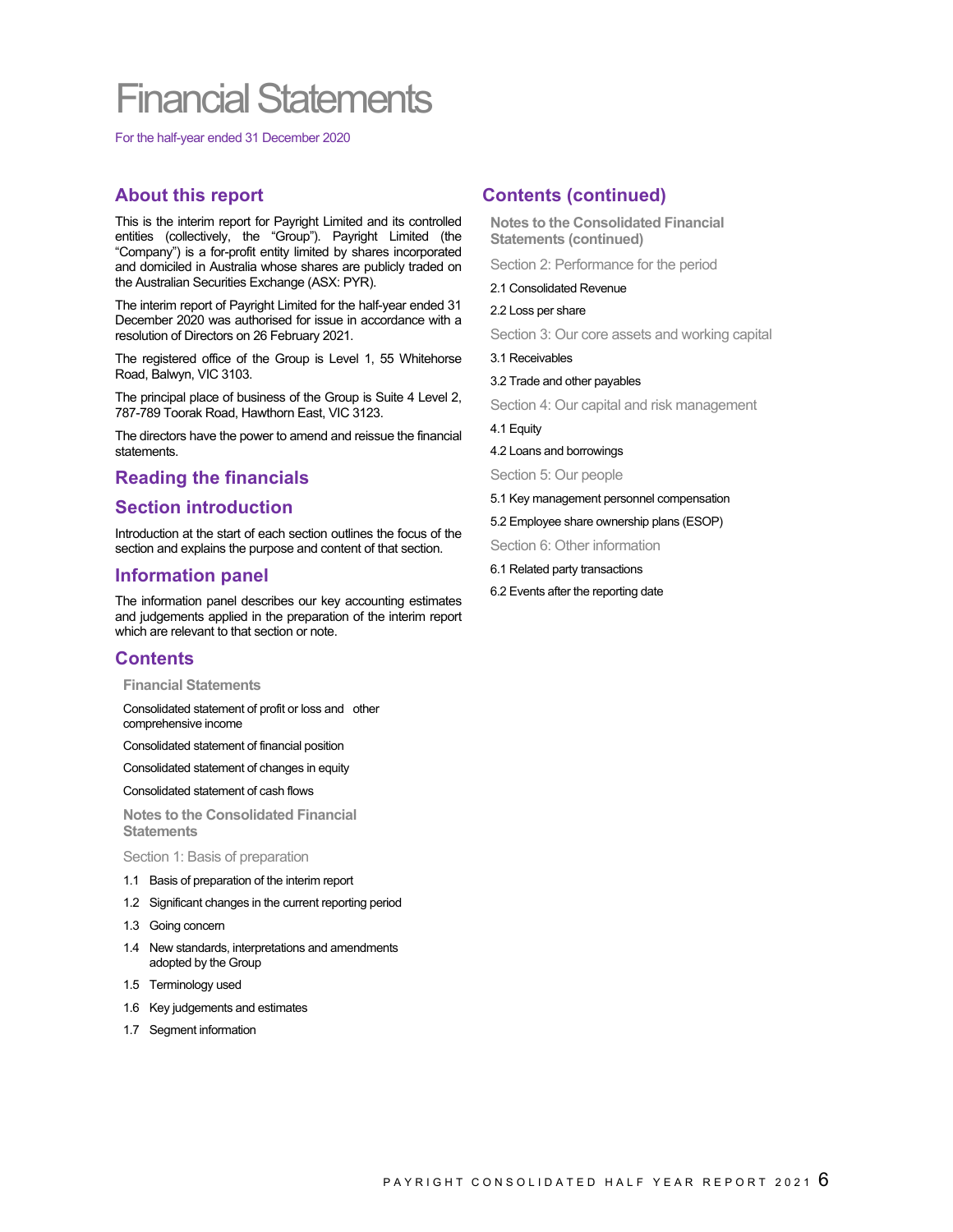|                                                                                     |             | <b>Half-year ended</b><br><b>31 December</b> |               |
|-------------------------------------------------------------------------------------|-------------|----------------------------------------------|---------------|
|                                                                                     |             | 2020                                         | 2019          |
|                                                                                     | <b>Note</b> | \$                                           | \$            |
| Fee income                                                                          | 2.1         | 5,267,817                                    | 4,140,852     |
| Other income                                                                        | 2.1         | 569,417                                      | 92,681        |
| Finance income                                                                      |             |                                              | 7,532         |
| <b>Total revenue</b>                                                                |             | 5,837,234                                    | 4,241,065     |
| Administration costs                                                                |             | (398, 332)                                   | (481, 727)    |
| Consulting and professional fees                                                    |             | (1,244,514)                                  | (233, 699)    |
| Depreciation                                                                        |             | (57, 961)                                    | (63, 318)     |
| Employee benefits expense                                                           |             | (3,884,040)                                  | (2,667,803)   |
| <b>Expected credit loss</b>                                                         |             | (558, 017)                                   | (2,592,168)   |
| Marketing and advertising                                                           |             | (681, 374)                                   | (215, 141)    |
| Rent and occupancy                                                                  |             | (48, 224)                                    | (46, 554)     |
| Other expenses                                                                      |             | (724, 494)                                   | (226, 755)    |
| <b>Operating loss</b>                                                               |             | (1,759,722)                                  | (2, 286, 100) |
| Finance costs                                                                       |             | (2,995,208)                                  | (2,440,534)   |
| Loss before tax                                                                     |             | (4,754,930)                                  | (4,726,634)   |
| Income tax expense                                                                  |             |                                              |               |
| Loss for the half-year                                                              |             | (4,754,930)                                  | (4,726,634)   |
|                                                                                     |             |                                              |               |
| Other comprehensive loss for the half-year                                          |             |                                              |               |
| Foreign currency translation movements                                              |             | (49, 444)                                    | (2,653)       |
| Total comprehensive loss for the half-year                                          |             | (4,804,374)                                  | (4,729,287)   |
|                                                                                     |             |                                              |               |
| Loss per share of loss attributable to the ordinary equity holders<br>of the Parent |             | <b>Cents</b>                                 | Cents         |
| Basic loss per share                                                                | 2.2         | (0.08)                                       | (0.20)        |
| Diluted loss per share                                                              | 2.2         | (0.08)                                       | (0.20)        |

# **Consolidated Statement of Profit or Loss and Other Comprehensive Income**

The above consolidated statement of profit or loss and other comprehensive income should be read in conjunction with the accompanying notes.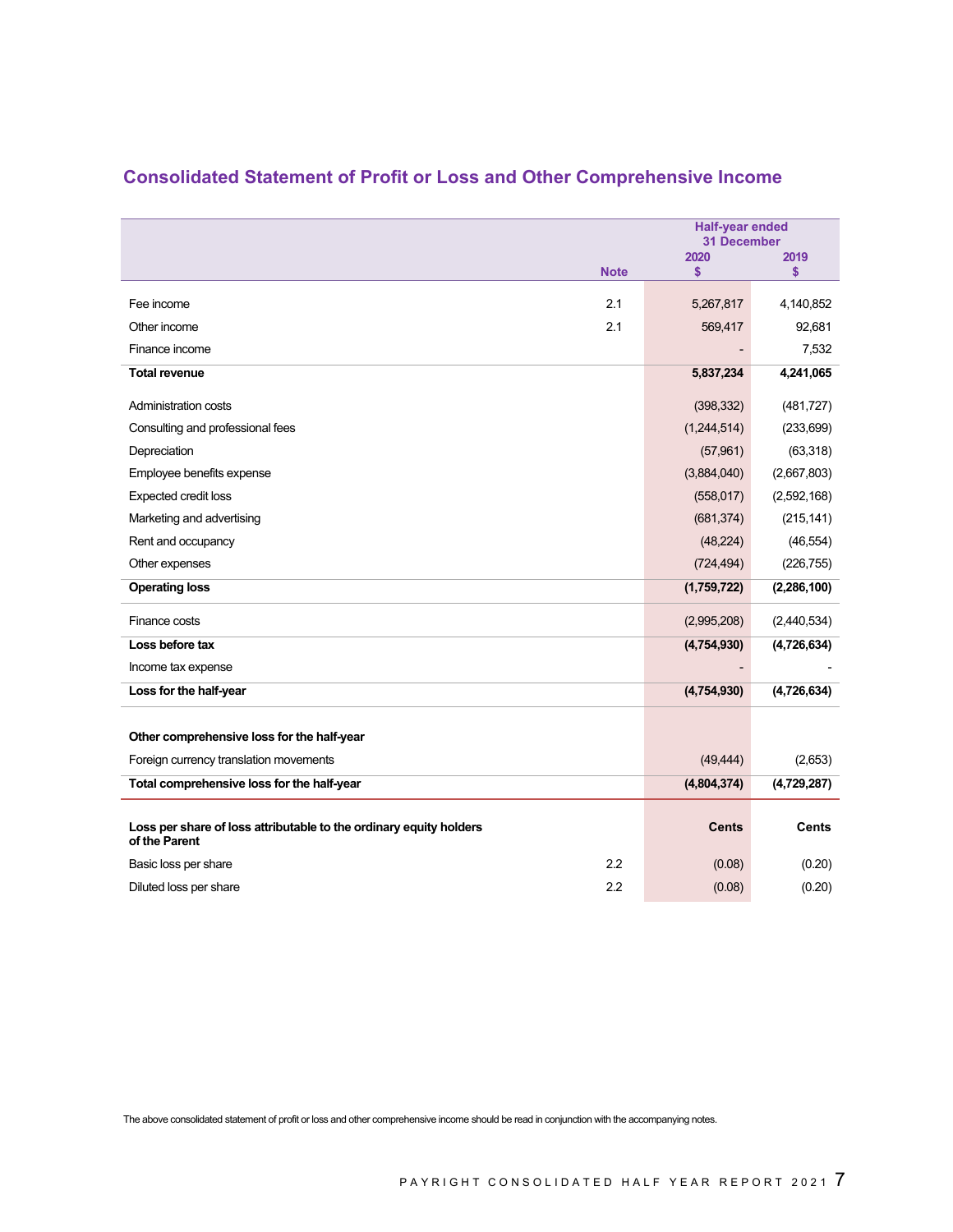# **Consolidated Statement of Financial Position**

|                                      |             |                            | As at           |
|--------------------------------------|-------------|----------------------------|-----------------|
|                                      |             | <b>31 December</b><br>2020 | 30 June<br>2020 |
|                                      | <b>Note</b> | \$                         | \$              |
| Assets                               |             |                            |                 |
| <b>Current assets</b>                |             |                            |                 |
| Cash and cash equivalents            |             | 25,767,798                 | 8,228,409       |
| Receivables                          | 3.1         | 36,872,644                 | 24,828,639      |
| Prepayments                          |             | 253,928                    | 83,402          |
| Other assets                         |             | 347,598                    | 455,514         |
| <b>Total current assets</b>          |             | 63,241,968                 | 33,595,964      |
| <b>Non-current assets</b>            |             |                            |                 |
| Receivables                          | 3.1         | 14,282,721                 | 18,390,229      |
| Property, plant and equipment        |             | 106,934                    | 60,234          |
| Right-of-use assets                  |             | 200,691                    | 240,829         |
| Other assets                         |             | 48,421                     | 54,361          |
| <b>Total non-current assets</b>      |             | 14,638,767                 | 18,745,653      |
| <b>Total assets</b>                  |             | 77,880,735                 | 52,341,617      |
| <b>Liabilities</b>                   |             |                            |                 |
| <b>Current liabilities</b>           |             |                            |                 |
| Trade and other payables             | 3.2         | 4,757,642                  | 3,290,450       |
| Loans and borrowings                 | 4.2         | 13,529,000                 | 6,643,625       |
| Lease liabilities                    |             | 89,063                     | 77,342          |
| Employee benefit liabilities         |             | 442,197                    | 231,923         |
| <b>Total current liabilities</b>     |             | 18,817,902                 | 10,243,340      |
| <b>Non-current liabilities</b>       |             |                            |                 |
| Loans and borrowings                 | 4.2         | 32,953,624                 | 34,591,026      |
| Lease liabilities                    |             | 127,080                    | 177,019         |
| Employee benefit liabilities         |             | 58,644                     | 27,595          |
| <b>Total non-current liabilities</b> |             | 33, 139, 348               | 34,795,640      |
| <b>Total liabilities</b>             |             | 51,957,250                 | 45,038,980      |
| <b>Net assets</b>                    |             | 25,923,485                 | 7,302,637       |
|                                      |             |                            |                 |
| <b>Equity</b>                        |             |                            |                 |
| Issued capital                       | 4.1         | 44,695,426                 | 21,297,765      |
| Other reserves                       | 4.1         | (32, 199)                  | (10, 316)       |
| <b>Accumulated losses</b>            |             | (18, 739, 742)             | (13,984,812)    |
| <b>Total Equity</b>                  |             | 25,923,485                 | 7,302,637       |

The above consolidated statement of financial position should be read in conjunction with the accompanying notes.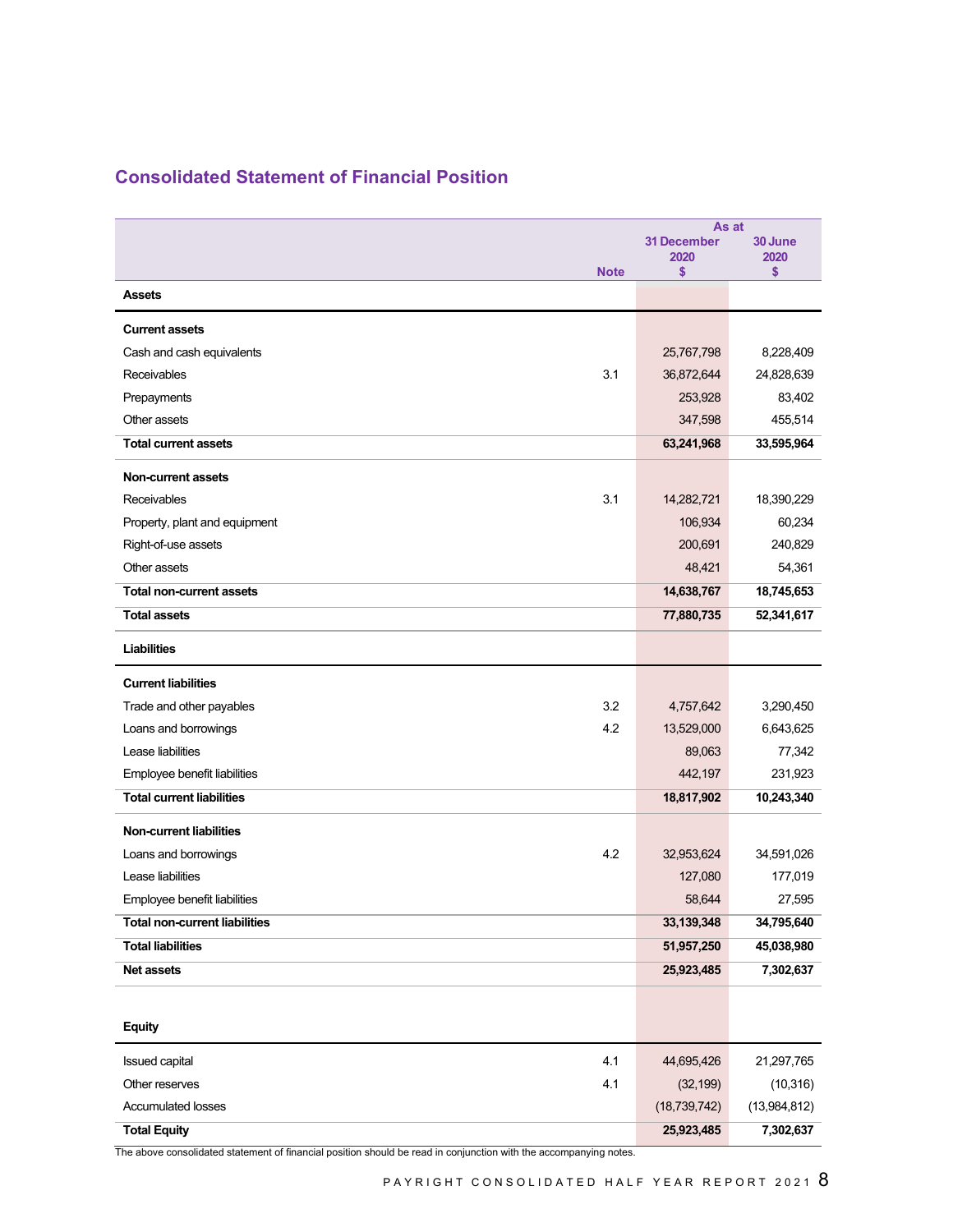# **Consolidated Statement of Changes in Equity**

| For the half-year period                                 | <b>Issued capital</b> | <b>Share based</b><br>payment<br>reserve | <b>Foreign</b><br>currency<br>translation<br>reserve | <b>Accumulated</b><br><b>losses</b> | <b>Total</b> |
|----------------------------------------------------------|-----------------------|------------------------------------------|------------------------------------------------------|-------------------------------------|--------------|
|                                                          | S                     | \$                                       | \$                                                   | \$                                  | \$           |
| Balance at 1 July 2019                                   | 9,644,900             |                                          |                                                      | (6,476,046)                         | 3,168,854    |
| Loss for the period                                      |                       |                                          |                                                      | (4,726,633)                         | (4,726,633)  |
| Other comprehensive loss                                 |                       |                                          | (2,653)                                              |                                     | (2,653)      |
| <b>Total Comprehensive loss</b>                          |                       |                                          | (2,653)                                              | (4,726,633)                         | (4,729,286)  |
| Transactions with owners in their<br>capacity as owners  |                       |                                          |                                                      |                                     |              |
| Balance at 31 December 2019                              | 9,644,900             | $\blacksquare$                           | (2,653)                                              | (11, 202, 679)                      | (1,560,432)  |
|                                                          |                       |                                          |                                                      |                                     |              |
| Balance at 1 July 2020                                   | 21,297,765            |                                          | (10, 316)                                            | (13,984,812)                        | 7,302,637    |
| Loss for the period                                      |                       |                                          |                                                      | (4,754,930)                         | (4,754,930)  |
| Other comprehensive loss                                 |                       |                                          | (49, 444)                                            |                                     | (49, 444)    |
| <b>Total Comprehensive Loss</b>                          |                       |                                          | (49, 444)                                            | (4,754,930)                         | (4,804,374)  |
| Transactions with owners in their<br>capacity as owners: |                       |                                          |                                                      |                                     |              |
| Shares issued on initial public offering                 | 18,515,364            |                                          |                                                      |                                     | 18,515,364   |
| Issuance of share capital                                | 100,000               |                                          |                                                      |                                     | 100,000      |
| Conversion of convertible notes                          | 7,103,285             |                                          |                                                      |                                     | 7,103,285    |
| Employee shares issued                                   | 48,980                |                                          |                                                      |                                     | 48,980       |
| Share issuance costs                                     | (2,369,968)           |                                          |                                                      |                                     | (2,369,968)  |
| Share-based payments                                     |                       | 27,561                                   |                                                      |                                     | 27,561       |
|                                                          | 23,397,661            | 27,561                                   |                                                      |                                     | 23,425,222   |
| Balance at 31 December 2020                              | 44,695,426            | 27,561                                   | (59,760)                                             | (18, 739, 742)                      | 25,923,485   |

The above consolidated statement of changes in equity should be read in conjunction with the accompanying notes.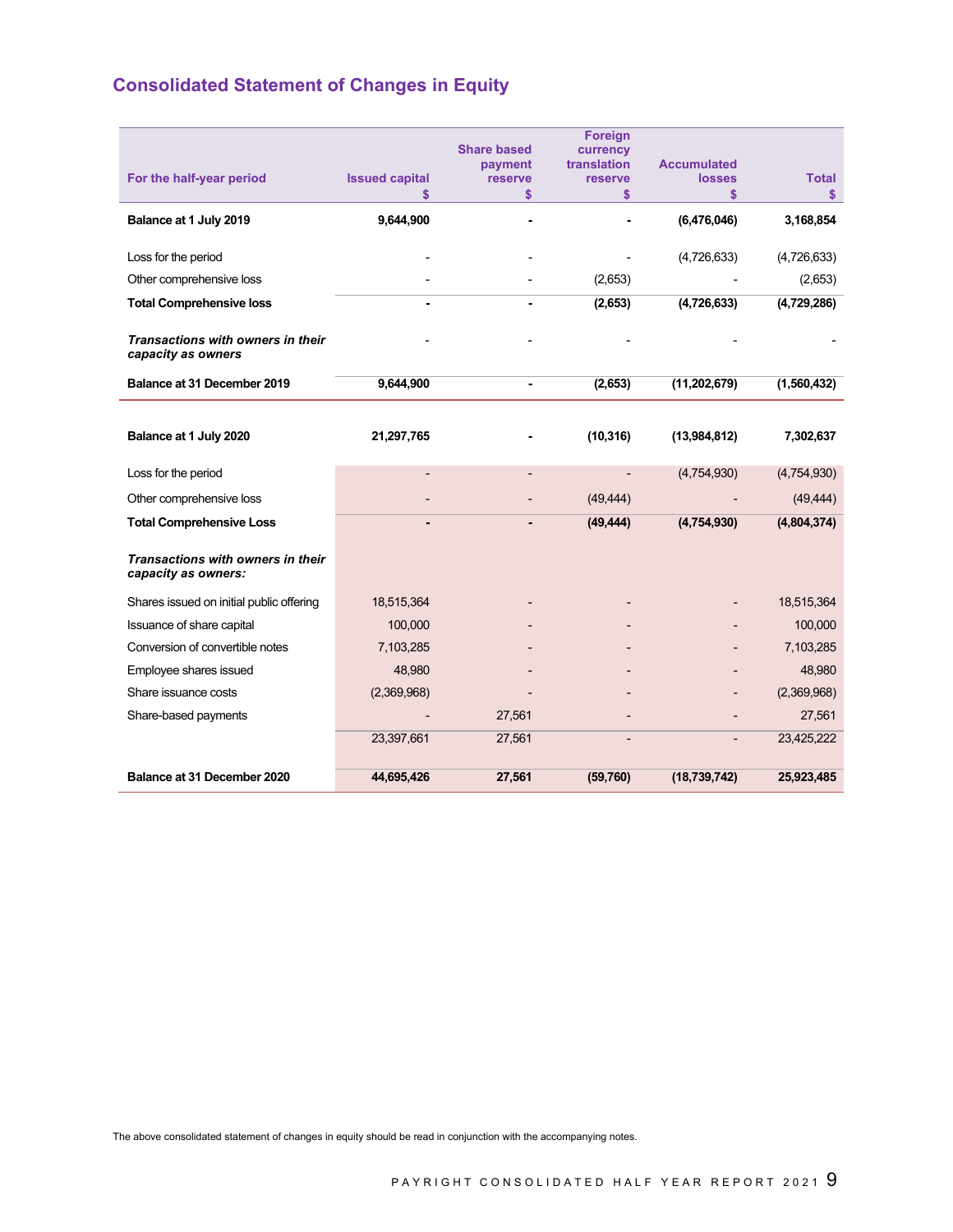# **Consolidated Statement of Cash Flows**

|                                                          | <b>Half-year ended 31 December</b> |                |
|----------------------------------------------------------|------------------------------------|----------------|
|                                                          | 2020                               | 2019           |
| <b>Note</b>                                              | \$                                 | \$             |
| <b>Cash Flows from Operating Activities</b>              |                                    |                |
| Receipts from customers                                  | 26,687,162                         | 17,182,376     |
| Payments to suppliers and employees                      | (5,019,687)                        | (4, 152, 061)  |
| Payments to merchants                                    | (29,959,869)                       | (31, 348, 162) |
| Interest received                                        |                                    | 7,532          |
| Interest paid                                            | (2,602,412)                        | (1,875,228)    |
| Interest paid on lease liabilities                       | (11,256)                           | (14, 209)      |
| Net cash flows used in operating activities              | (10,906,062)                       | (20, 199, 752) |
| <b>Cash Flows from Investing Activities</b>              |                                    |                |
| Purchase of property, plant and equipment                | (63, 014)                          | (19, 498)      |
| Net cash flows used in investing activities              | (63, 014)                          | (19, 498)      |
|                                                          |                                    |                |
| <b>Cash Flows from Financing Activities</b>              |                                    |                |
| Proceeds from issuance of share capital                  | 18,615,365                         |                |
| Payment of share issuance costs                          | (1,948,113)                        |                |
| Proceeds from issuance of notes payable                  | 15,500,375                         | 16,750,000     |
| Repayment of notes payable                               | (3,280,000)                        |                |
| Payment of notes issuance costs                          | (282, 479)                         | (655, 769)     |
| Proceeds from subordinated loans                         |                                    | 3,550,000      |
| Payment of related party loans                           |                                    | (878)          |
| Proceeds from cash advance facility                      |                                    | 2,718,625      |
| Payment of cash advance facility issuance costs          |                                    | (68, 869)      |
| Payments of principal portion of lease liabilities       | (38, 219)                          | (33, 372)      |
| Net cash flows from financing activities                 | 28,566,929                         | 22,259,737     |
| Net increase in cash and cash equivalents                | 17,597,853                         | 2,040,487      |
| Net foreign exchange difference                          | (58, 464)                          | (2,652)        |
|                                                          | 8,228,409                          | 7,017,452      |
| Cash and cash equivalents at the beginning of the period |                                    |                |
| Cash and cash equivalents at the end of the period       | 25,767,798                         | 9,055,287      |

The above consolidated statement of cash flows should be read in conjunction with the accompanying notes.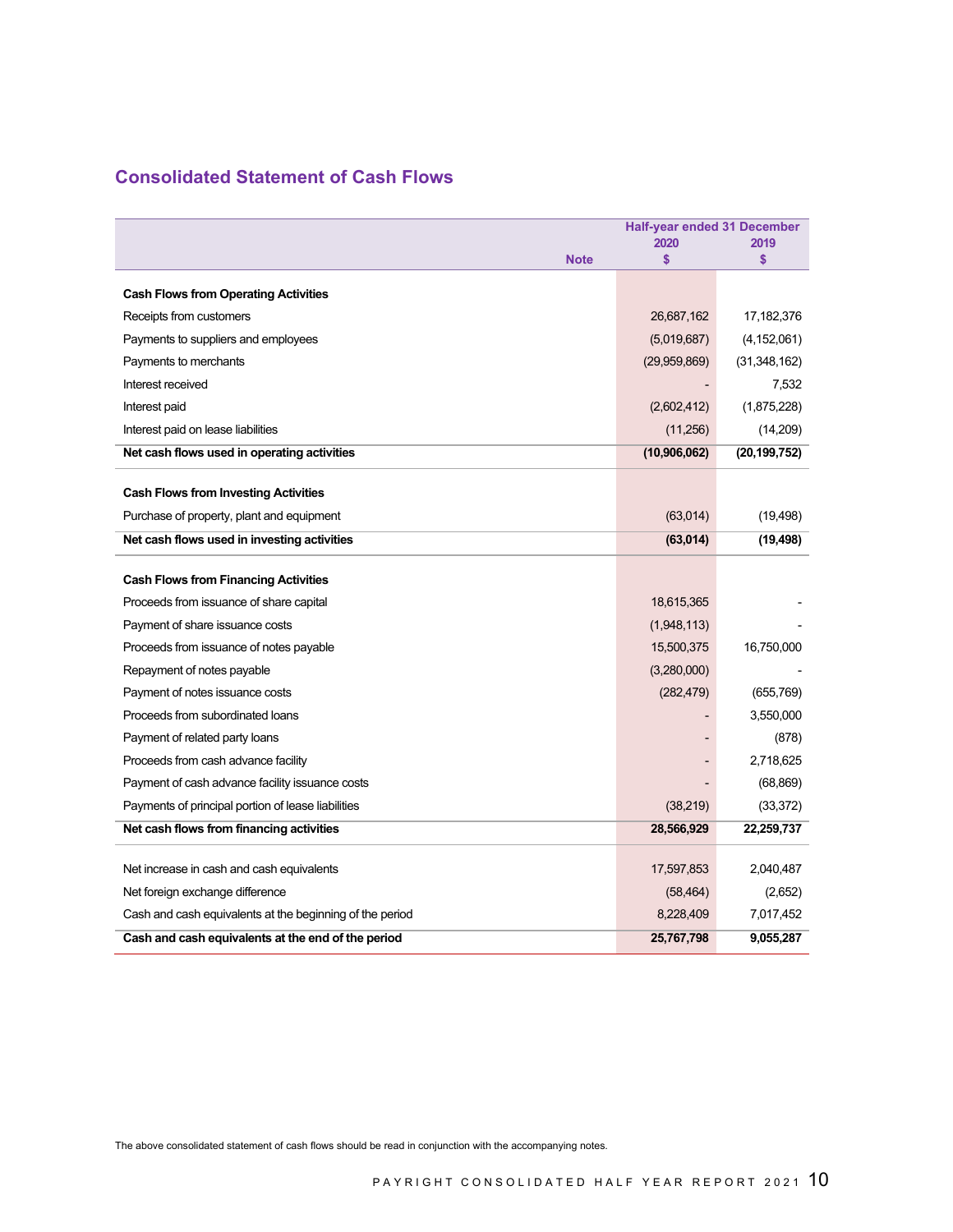## **Notes to the consolidated financial statements**

For the half-year ended 31 December 2020

## **Section 1: Basis of preparation**

This section explains basis of preparation of our interim report and provides a summary of our key accounting estimates and judgements.

#### 1.1 Basis of preparation of the interim report

The consolidated interim financial report for the half-year reporting period ended 31 December 2020 has been prepared in accordance with Accounting Standard AASB 134: *Interim Financial Reporting*, the requirements of the Corporations Act 2001, Australian Accounting Standards and other authoritative pronouncements of the Australian Accounting Standards Board and International Financial Reporting Standards (IFRS) as issued by the International Accounting Standards Board.

The interim consolidated financial statements do not include all the information and disclosures required in the annual financial statements, and should be read in conjunction with the Group's annual consolidated financial statements as at 30 June 2020.

#### 1.2 Significant changes in the current reporting period

#### **Initial Public Offering**

On 23 December 2020, Payright completed an Initial Public Offering (IPO) and became listed on the Australian Securities Exchange (ASX).

Payright raised \$18,515,364 through the issuance of 15,429,470 shares at \$1.20 per share.

#### 1.3 Going concern

As at 31 December 2020 the Group had consolidated net assets of \$25,923,485 and incurred a loss of \$4,754,930 and had net operating cash outflows of \$10,906,062 for the half-year ended 31 December 2020. It is anticipated that further losses will be incurred by the Group during its growth phase as it continues to invest and increase its market share growing its reach and presence in its core markets of Australia and New Zealand.

In addition to the Group's successful equity raise from the IPO, the following sources of funding have been secured, or are in the process of being secured.

#### **Australia**

During the half-year period, the Group raised \$7 million through the issuance of secured loan notes (series 6) and completed another successful pre-IPO raising of \$7 million through the issuance of convertible note, which supported the Group's increased activity levels on merchant acquisition and customer acquisition strategy.

The Group has secured an exclusive agreement with iPartners Nominees Pty Ltd (iPartners) for them to act as placement manager for an additional series of loan notes pursuant to the Group's loan note funding programme. The new series 7 notes will have an aggregate face value of up to \$20 million to fund the Group's loan book.

#### **New Zealand**

The Group has also reached agreement with iPartners to act as placement manager for a note facility – NZ Series 1 loan notes, which will have an an aggregate face value of up to NZ\$3 million, to accelerate growth in the Group's NZ customer receivables.

#### **Future funding arrangement**

While the Group is exploring future funding arrangements, no assurance can be given that such financing arrangements (or any comparable arrangements) will be secured, or that these arrangements will be able to be secured on acceptable terms.

The Directors believe that the funds available from existing cash reserves and debt facilities would provide the Group with sufficient working capital to carry out its stated business objectives for at least the next 12 months period from the date of signing these financial statements and have therefore prepared the interim financial report on a going concern basis, which contemplates that the Group will continue to meet its commitments, realise its assets and settle its liabilities in the normal course of business.

#### 1.4 New standards, interpretations and amendments adopted by the Group

The accounting policies adopted in the preparation of the interim consolidated financial statements are consistent with those followed in the preparation of the Group's annual consolidated financial statements for the year ended 30 June 2020. Several amendments and interpretations apply for the first time in 2020, but do not have a material impact on the interim consolidated financial statements of the Group. The Group has not early adopted any standard, interpretation or amendment that has been issued but is not yet effective.

#### 1.5 Terminology used

Earnings before, income tax expense, depreciation and amortisation (EBTDA) reflects profit or loss for the period prior to including the effect of depreciation and amortisation.

Our management uses EBTDA, in combination with other financial measures, primarily to evaluate the Group's operating performance.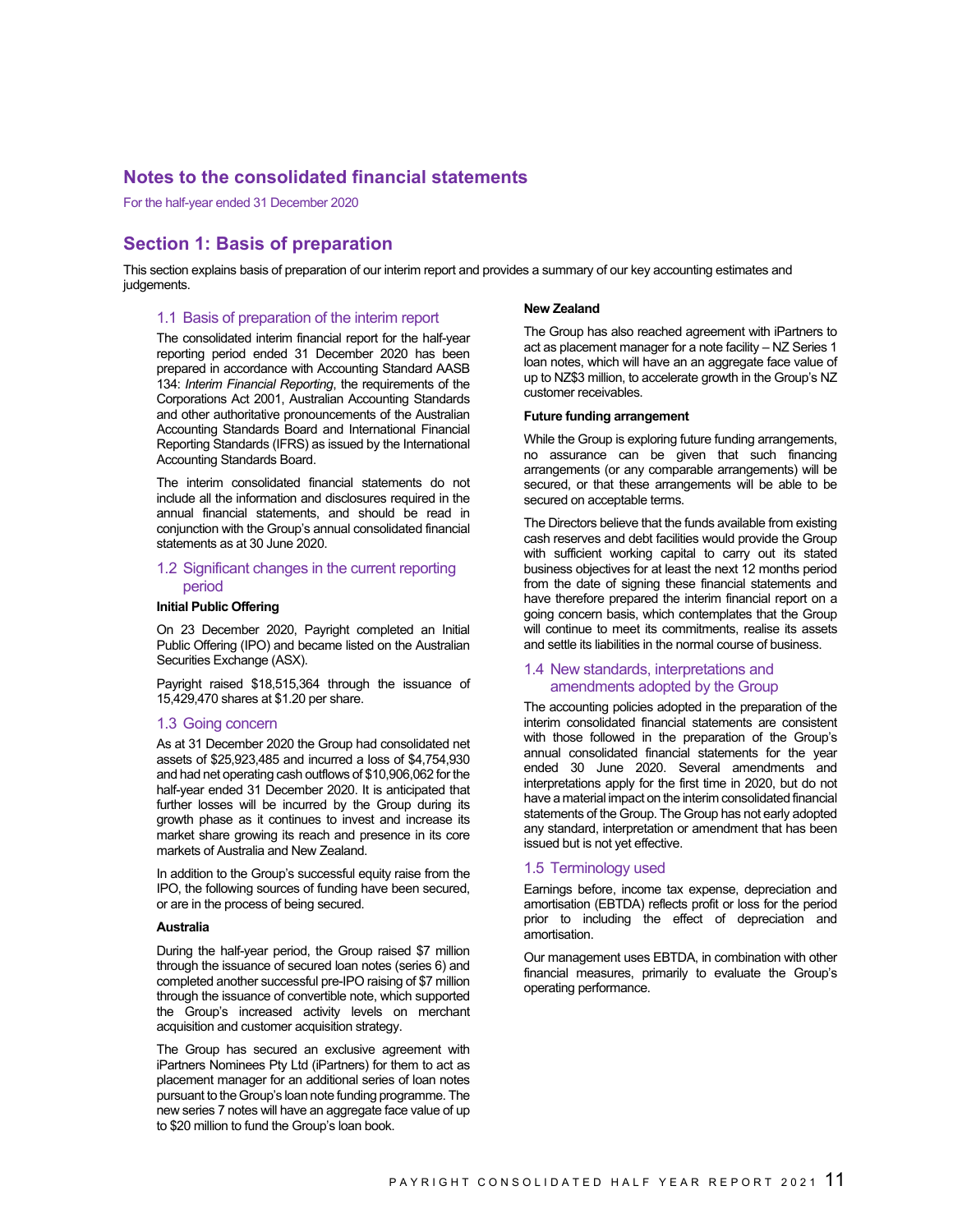#### 1.6 Key judgements and estimates

In the process of applying the Group's accounting policies, management has made a number of judgements and applied estimates of future events. Judgements and estimates which are material to the interim report are found in the following notes:

| <b>Note</b> | <b>Section</b>       | Page |
|-------------|----------------------|------|
| 21          | Revenue              | 13   |
| 31          | <b>Receivables</b>   | 15   |
| 5.2         | Employee share plans | 20   |

#### 1.7 Segment information

Operating segments are reported in a manner consistent with the internal reporting provided to the Chief Executive Officers, who are considered Chief Operating Decision Makers (CODM's).

The Group provides services to customers and merchants in Australia and New Zealand, which commenced operations during the year ended 30 June 2016 and 30 June 2019, respectively. While distinct geographic locations exist, the operations in New Zealand are still in a very early growth stage. The CODM's monitors the operating results on a consolidated basis, and accordingly, the Group has concluded that it has one reportable segment.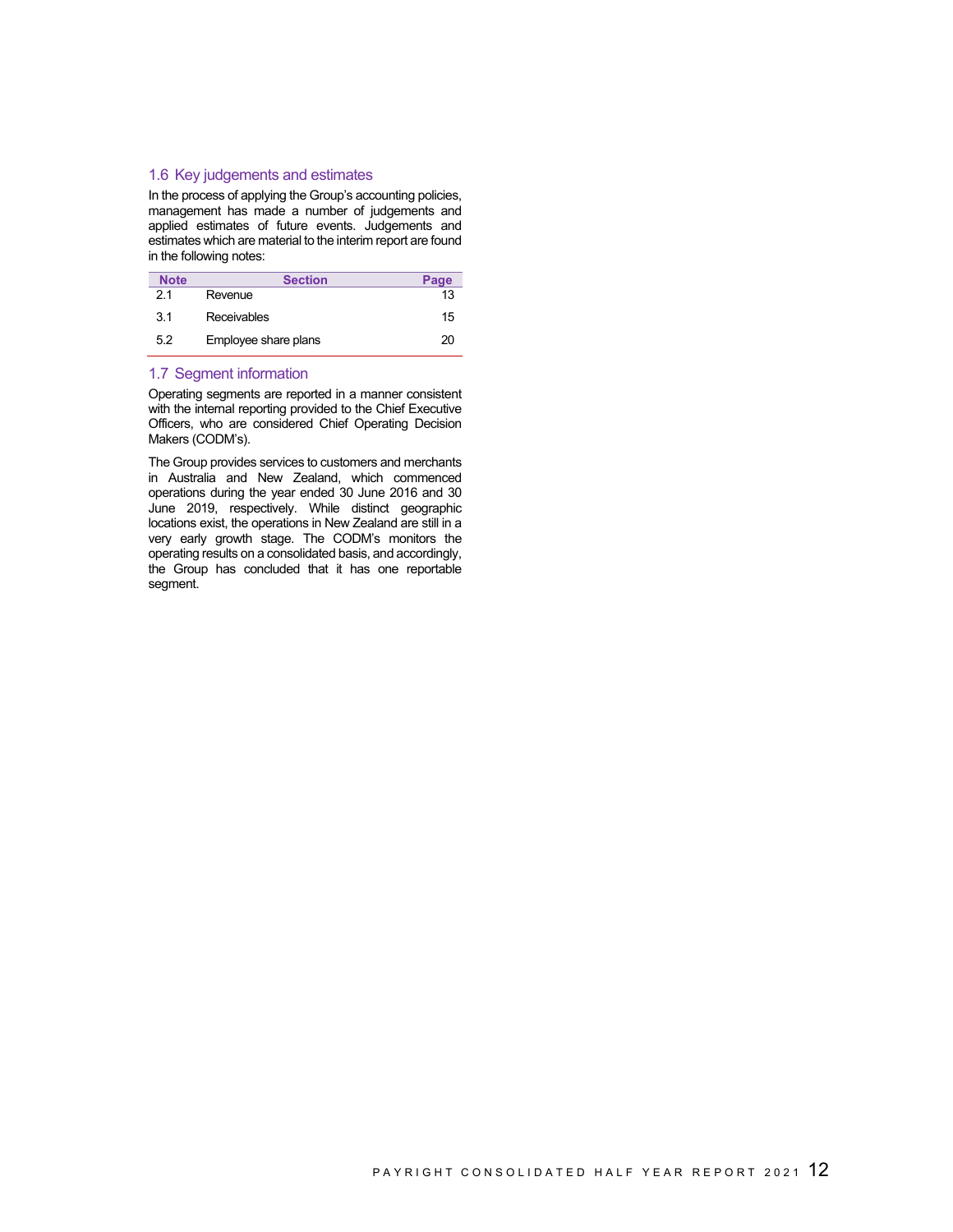## **Section 2: Performance for the period**

This section explains our results and performance, as well as our earnings per share for the period. It also provides selected details about our cash and cash equivalents performance for the period.

#### 2.1 Consolidated Revenue

|                      | <b>Half year ended</b><br><b>31 December</b> |           |  |
|----------------------|----------------------------------------------|-----------|--|
|                      | 2020                                         | 2019      |  |
|                      | \$                                           | S         |  |
| Fee income           |                                              |           |  |
| Customer fees        | 1,933,003                                    | 1,269,237 |  |
| Merchant fees        | 3,334,814                                    | 2,871,615 |  |
| Total fee income     | 5,267,817                                    | 4,140,852 |  |
| Finance income       |                                              | 7,532     |  |
| Sundry income        | 569.417                                      | 92.681    |  |
| <b>Total revenue</b> | 5,837,234                                    | 4,241,065 |  |

#### **Recognition and measurement**

Revenue including merchant fees, consumer fees and interest income are recognised in the consolidated statement of profit or loss and other comprehensive income using the effective interest rate (EIR) method.

The Group allocated fee income over the life of the associated end consumer's receivable balance.

#### *Customer fees*

Customer fees comprise account keeping fees, establishment fees and payment processing fees. Customer fees are charged dependent on the plan duration and can vary depending on the terms and conditions of each plan.

#### *Merchant fees*

Merchant fees are fees paid by merchants in exchange for the Group's payment solution services. It is derived from the difference between the customer's underlying sale transaction value and the amount paid to the merchant for that transaction.

#### *Finance income*

Finance income relates to interest income earned from cash and cash equivalents.

#### *Sundry income*

Sundry income consist mainly of government support income such as JobKeeper grant income and Australian Tax Office's cash flow boost totaling \$458,000 (31 Dec 2019: \$nil). The government support income is recognised as income on a systematic basis over the periods that the related costs, for which it is intended to compensate, are expensed.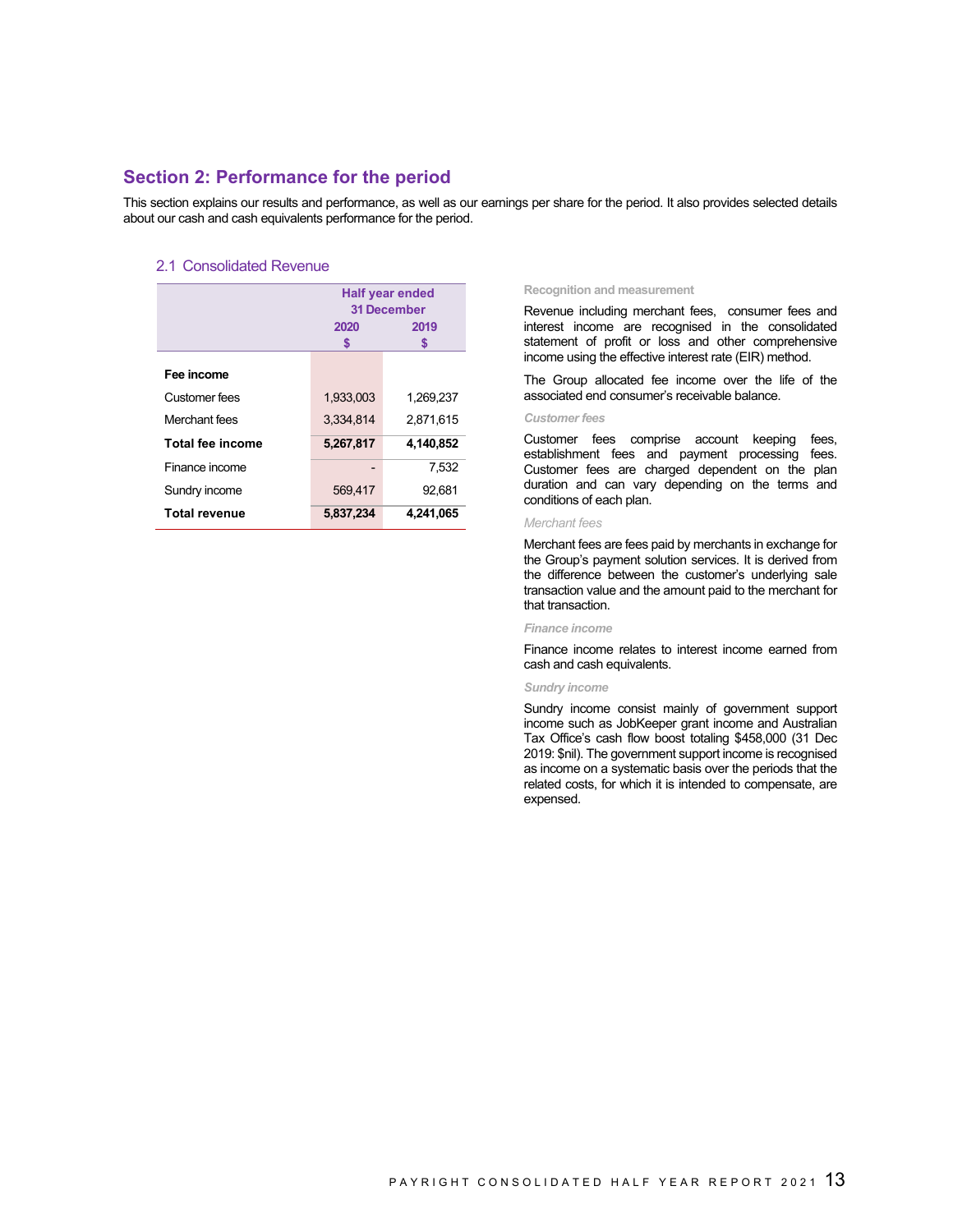#### 2.2 Loss per share

This note outlines the calculation of Loss Per Share (EPS) which is the amount of post-tax profit attributable to each share.

We calculate basic and diluted EPS. Diluted EPS reflects the effects of the equity instruments allocated to our employee share schemes under Payright's share-based payment plans.

The following table reflects the income and share data used in the basic and diluted EPS calculations.

|                                                             | Half-year ended    |             |  |
|-------------------------------------------------------------|--------------------|-------------|--|
|                                                             | <b>31 December</b> |             |  |
|                                                             | 2020<br>\$         | 2019<br>\$  |  |
|                                                             |                    |             |  |
| Loss attributable to the<br>equity holders of the<br>parent | (4,754,930)        | (4,726,634) |  |
|                                                             |                    |             |  |
| $WANOS1$ for basic<br>earnings per share                    | 57,249,685         | 23,344,157  |  |
| $F$ ffect of dilution <sup>2</sup>                          | 452,012            |             |  |
| WANOS <sup>1</sup> adjusted for<br>effect of dilution       | 57,701,697         | 23,344,157  |  |
|                                                             |                    |             |  |
| Loss per share:                                             |                    |             |  |
| <b>Basic EPS</b>                                            | (0.08)             | (0.20)      |  |
| <b>Diluted EPS</b>                                          | (0.08)             | (0.20)      |  |

1 Weighted average number of ordinary shares (WANOS)

2 Includes the effect of dilution from the employee share options

### Recognition and measurement *Basic Earnings Per Share*

Basic EPS is calculated by dividing the loss for the year attributable to ordinary equity holders of the parent by the weighted average number of ordinary shares outstanding during the year.

#### *Diluted Earnings Per Share*

Diluted EPS is calculated by dividing the loss attributable to ordinary equity holders of the parent by the weighted average number of ordinary shares outstanding during the year plus the weighted average number of ordinary shares that would be issued on conversion of all the dilutive potential ordinary shares into ordinary shares (if any).

The adjustment for the calculation of diluted EPS in the table above does not take into account 4,125,000 of shares issued under the director options grant because they are anti-dilutive as at the half-year reporting period. Refer Note 5.2 for further information.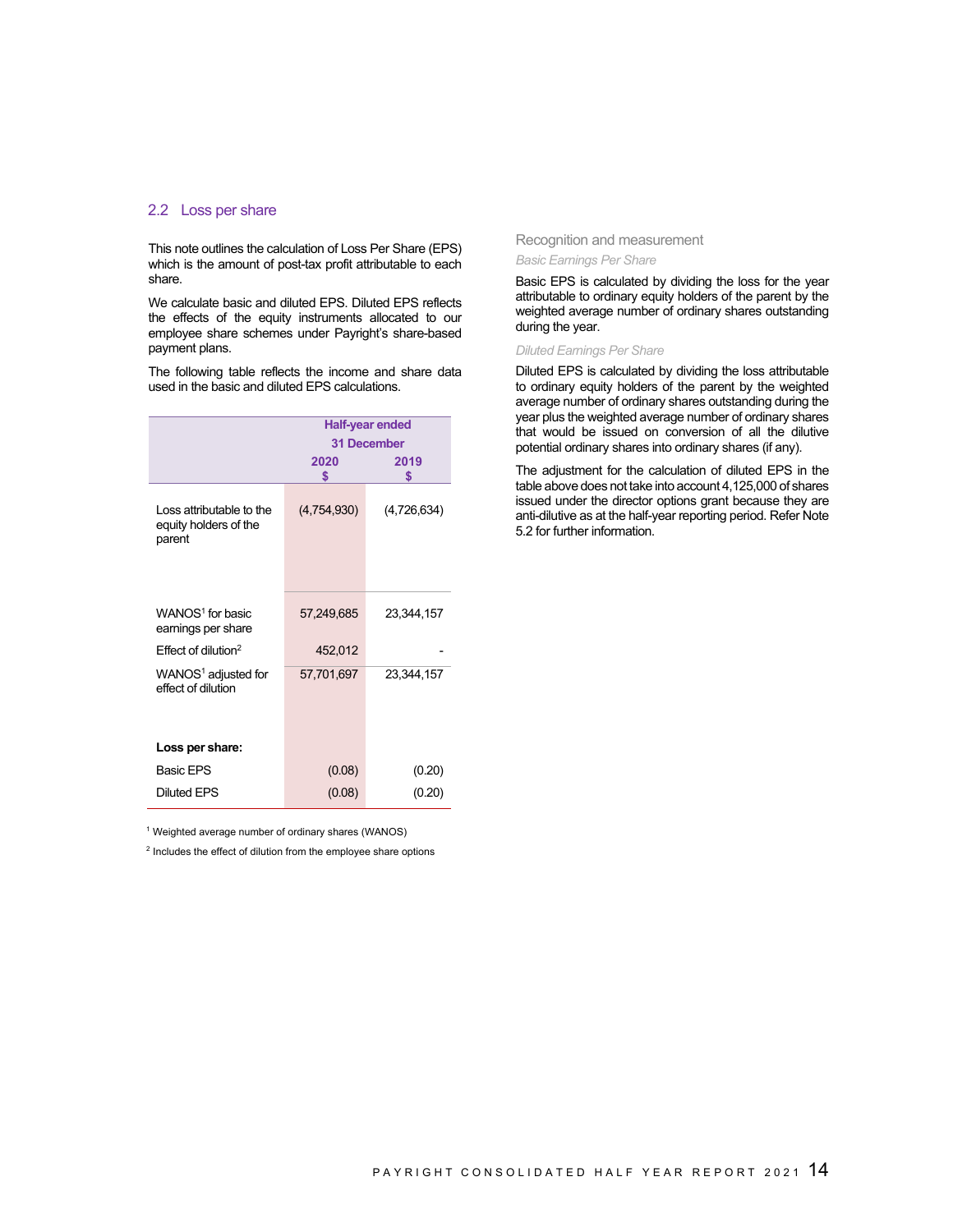## **Section 3: Our core assets and working capital**

This section describes the Group's performance and provides a summary of our asset impairment assessment. This section also describes our short-term assets and liabilities, i.e. our working capital supporting the operating liquidity of our business.

#### 3.1 Receivables

|                                                                                        | <b>Consolidated</b>     |                  |
|----------------------------------------------------------------------------------------|-------------------------|------------------|
|                                                                                        | 31                      | 30               |
|                                                                                        | <b>December</b><br>2020 | <b>June 2020</b> |
|                                                                                        | \$                      | \$               |
| Current                                                                                |                         |                  |
| Receivables                                                                            | 39,452,062              | 27.018.517       |
| Provision for expected<br>credit loss                                                  | (2,579,418)             | (2, 189, 878)    |
|                                                                                        | 36,872,644              | 24,828,639       |
| Non-current                                                                            |                         |                  |
| Receivables                                                                            | 15,285,828              | 20,180,787       |
| Provision for expected<br>credit loss                                                  | (1,003,107)             | (1,790,558)      |
|                                                                                        | 14,282,721              | 18,390,229       |
| <b>Total receivables</b>                                                               | 51,155,365              | 43,218,868       |
|                                                                                        |                         |                  |
| <b>Movements in the</b><br>provision for expected<br>credit losses were as<br>follows: |                         |                  |
| Opening provision                                                                      | (3,980,436)             | (1,283,932)      |
| Provided in the period                                                                 | (367, 308)              | (4,588,520)      |
| Debts written-off <sup>1</sup>                                                         | 765,615                 | 1,892,016        |
| Foreign exchange<br>movement                                                           | (396)                   |                  |
| <b>Closing provision</b>                                                               | (3,582,525)             | (3,980,436)      |

1 During the half-year period, credit impaired receivables of \$1,185,276 (30 June 2020: \$1,932,953) had been written off, of which \$419,661 (30 June 2020: \$40,937) was covered by the contingency fund balance.

#### Recognition and measurement

Receivables are financial assets generated in the ordinary course of business. They are generally due for settlement within 2 to 60 months. If collection of the amount is expected in one year or less, they are classified as current assets otherwise, they are classified as non-current assets. The Group's model is to hold the receivables with the objective to collect the contracted cashflows. Receivables are initially recognised at fair value and are subsequently measured at amortised cost less an allowance for impairment.

#### *Significant increase in credit risk (SICR)*

The provisioning model utilises receivables past due 30 days as the criteria to identify increases in credit risk. In the event of the identification of a SICR, the Group no longer calculates ECL based on 12 month probability default (PD) model but based on lifetime PD.

#### *Definition of default and credit-impaired assets*

A receivable is considered to be in default at 90 days past due or if it satisfies the criteria for being written off. It is the Group's policy to write off balances where it is unlikely to

receive the outstanding amount in full based on internal or external indicators.

#### *Impairment of receivables*

The Group applies the general provision approach to account for ECL on receivables measured at amortised cost. ECLs are based on the difference between the contractual cashflows due in accordance with the receivable terms and all the cash flows that the Group expects to receive.

ECL on Stage 1 receivables are calculated based on the 12 months PD model. In the event of the identification of a SICR, the Group no longer calculates ECL based on 12 month PD but based on lifetime PD. Lifetime PD leverages off the Group's 12 month PD model and extends it to a lifetime PD where it looks forward to the contractual loan maturity to estimate future losses expected to be incurred on its receivables. The ECL model is further adjusted to reflect current and forward-looking information, including macroeconomic factors that are not captured within the base ECL calculations, which may affect the ability of the customers to settle the receivables.

At each reporting date, the Group assesses impairment risk of the receivables and movements in the ageing of outstanding receivables to estimate the ECLs. The Group classifies its receivables into three stages and measures the ECL based on credit migration between the stages.

| <b>Stage</b> | <b>Ageing</b>                     | <b>Measurement basis</b>                                                                                                                                                                                                                                                                                                                                                         |
|--------------|-----------------------------------|----------------------------------------------------------------------------------------------------------------------------------------------------------------------------------------------------------------------------------------------------------------------------------------------------------------------------------------------------------------------------------|
| Stage 1      | Up to<br>30 days<br>past<br>due   | Although there is usually<br>no<br>objective evidence of impairment<br>in stage 1, an ECL has been<br>determined based on a probability<br>of a default event occurring over<br>the next 12 months.                                                                                                                                                                              |
| Stage 2      | 30 to 89<br>days<br>past<br>due   | When a receivable is past due<br>between 30 to 89 days, it is an<br>indication that credit risk has<br>increased. As a result, the loss<br>allowance for that receivable is<br>measured at an amount equal to<br>the lifetime ECL. Lifetime ECL is<br>the expected credit losses that<br>result from all possible default<br>events over the expected life of the<br>receivables |
| Stage 3      | 90 days<br>or more<br>past<br>due | Stage 3 includes receivables<br>aged 90 days or more past due<br>there<br>objective<br>where<br>is<br>of<br>impairment<br>evidence<br>at<br>reporting date. Ageing of 90<br>days or more is considered to<br>have an adverse impact on the<br>estimated future cash flows of<br>the receivables.                                                                                 |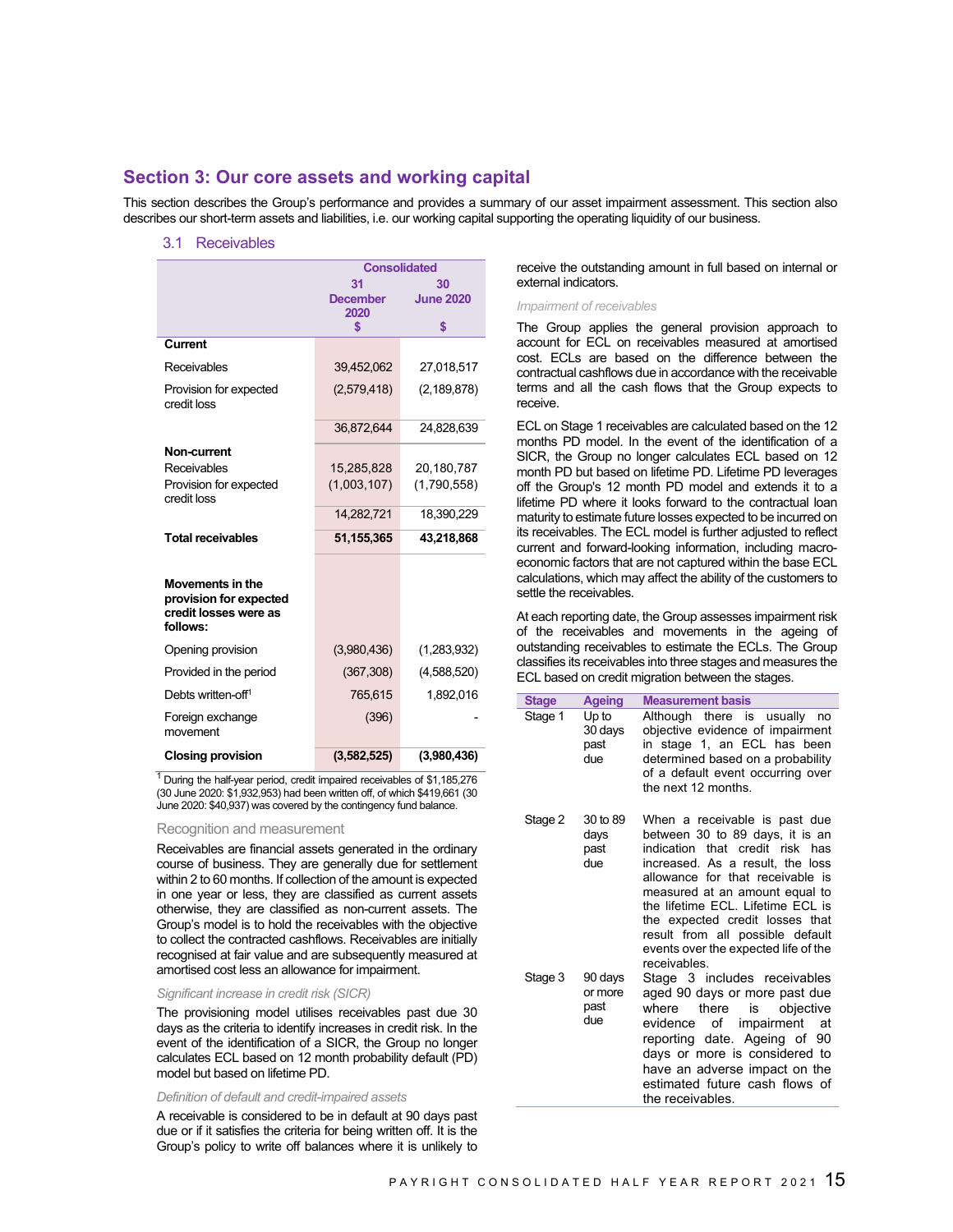#### 3.1 Receivables (continued)

Set out below is the information about the credit risk exposure on the Group's receivable using the ECL model adopted by the management.

|                                                              | Loans receivable                          |                                       |                                                     |             |
|--------------------------------------------------------------|-------------------------------------------|---------------------------------------|-----------------------------------------------------|-------------|
|                                                              | Days past due                             |                                       |                                                     |             |
| 31<br>December<br>2020                                       | Stage 1 -<br>Up to 30<br>days past<br>due | Stage 2 -<br>Aged 30<br>to 89<br>days | Stage 3 -<br>Aged 90<br>days or<br>more past<br>due | Total       |
|                                                              | \$                                        | \$                                    | \$                                                  | \$          |
| Expected<br>credit loss<br>rate                              | 4.7%                                      | 9.7%                                  | 62.2%                                               |             |
| Estimated<br>total gross<br>carrying<br>amount at<br>default | 51,807,672                                | 1.301.016                             | 1.629.202                                           | 54,737,890  |
| Expected<br>credit loss                                      | (2,443,709)                               | (125, 892)                            | (1,012,924)                                         | (3,582,525) |

|                                                              | Loans receivable                          |                                       |                                                     |             |
|--------------------------------------------------------------|-------------------------------------------|---------------------------------------|-----------------------------------------------------|-------------|
|                                                              |                                           | Days past due                         |                                                     |             |
| 30 June<br>2020                                              | Stage 1 -<br>Up to 30<br>days past<br>due | Stage 2 -<br>Aged 30<br>to 89<br>days | Stage 3 -<br>Aged 90<br>days or<br>more past<br>due | Total       |
|                                                              | \$                                        | \$                                    | \$                                                  | \$          |
| Expected<br>credit loss<br>rate                              | 3.6%                                      | 50.4%                                 | 70.1%                                               |             |
| Estimated<br>total gross<br>carrying<br>amount at<br>default | 43,232,342                                | 1,757,709                             | 2,209,253                                           | 47,199,304  |
| Expected<br>credit loss                                      | (1,545,922)                               | (885, 417)                            | (1,549,097)                                         | (3,980,436) |

#### **Key estimates – provision for expected credit losses**

Management estimates and judgement is utilised in measuring provision for ECLs and determining whether the risk of default has increased significantly since initial recognition of the receivables. The Group considers both quantitative and qualitative information in determining the ECLs on its receivables.

The measurement of the provision for ECL is a result of:

- probability of default
- loss given default
- exposure at default

The probability of default has been developed by analysing customer credit score (sourced from independent third party), against the proportion of those balances that have defaulted over time, to form a basis to determine the PD. The loss given default is based on historical loss experienced, and also incorporates the contingency fund agreement the Group has in place across specific merchants, whereby a percentage of the merchant settlement amount is withheld to cover losses incurred as a result of default events. As at 31 December 2020, the contingency fund in place has reduced the provision recorded against credit impaired assets by \$469,754 (30 June 2020: \$719,600). The exposure at default represents the present value of the estimated customer receivable at the reporting date.

Given the ongoing market uncertainty due to the impact of COVID-19, the Group has applied an overlay in adjusting the results of the ECL model. Unemployment rates and GDP rates have been considered as the base overlay parameter, this increases the degree of judgement required to assess the effects of the COVID-19 on the Group's ECL, however, is reflective of the Group's assessment on the wider macro-economic impact on its ECL and represents a reasonable view as at reporting date.

The Group's ECL assumptions and methodologies are reviewed regularly.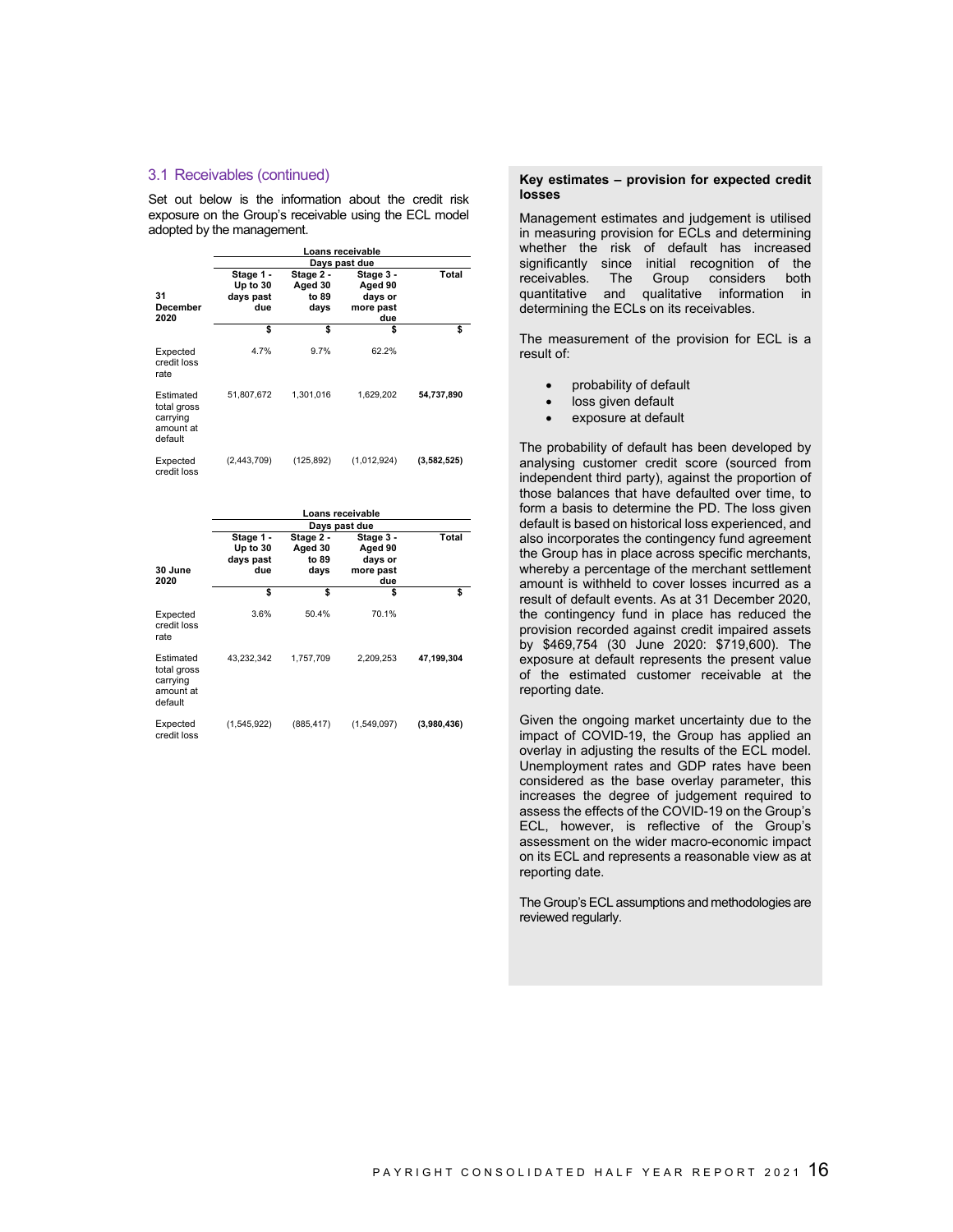#### 3.2 Trade and other payables

|                                        | <b>Consolidated</b> |           |
|----------------------------------------|---------------------|-----------|
|                                        | 31                  | 30        |
|                                        | <b>December</b>     | June      |
|                                        | 2020                | 2020      |
|                                        | S                   |           |
|                                        |                     |           |
| Trade payables                         | 2,292,164           | 737.954   |
| Customer deposits                      | 2,366               | 16,751    |
| Accrued interest                       | 552.242             | 576.660   |
| GST payable                            | 715.508             | 269.122   |
| Contingency funds payable <sup>1</sup> | 709.411             | 1.378.604 |
| Other                                  | 485,951             | 311.359   |
| Total trade and other<br>payables      | 4,757,642           | 3,290,450 |

 $1$  The reduction in contingency funds balance is due to the recovery of receivables written off against the fund and the release of contingency funds to merchants.

#### Recognition and measurement

Trade and other payables are financial liabilities, initially recognised at fair value and subsequently measured at amortised cost. Due to their short-term nature, they are not discounted. They represent liabilities for goods and services provided to the Group prior to the end of the financial period that are unpaid and arise when the Group becomes obliged to make future payments in respect of the purchase of these goods and services. The amounts are unsecured and are usually paid within 30 days of recognition.

#### *Trade payables*

Trade payables are non-interest bearing and are normally settled on 30-day terms.

#### *Contingency funds payable*

Contingency funds payable to merchants, due for release 3 months from settlement date. This represent a percentage of the purchase price that the Group has withheld from settlement to cover losses incurred in the event of default.

#### *Interest payable*

Interest payable is settled quarterly or half-yearly throughout the period.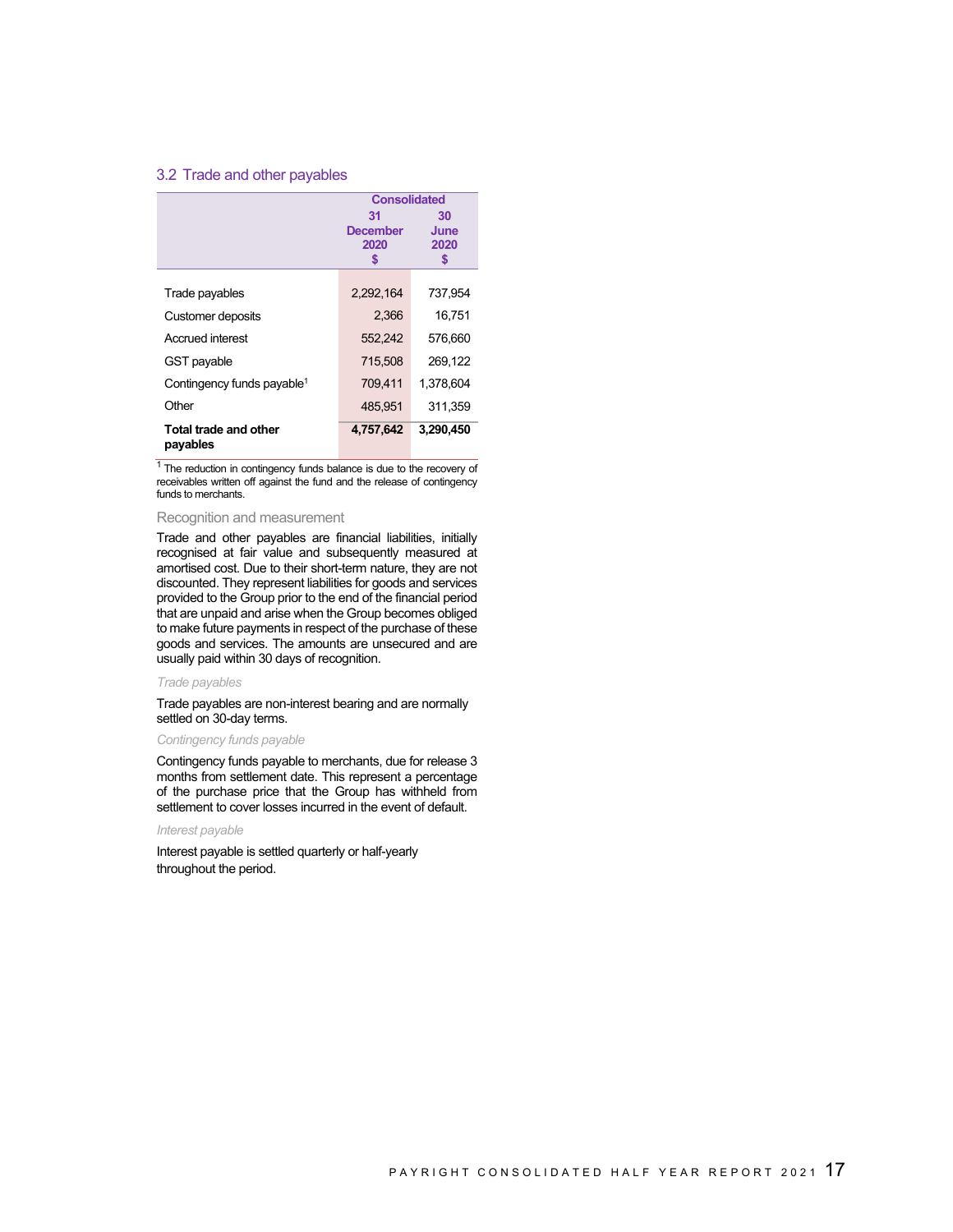## **Section 4: Our capital and risk management**

This section sets out the policies and procedures applied to manage our capital structure and the financial risks we are exposed to. We manage our capital structure in order to maximise shareholders' return, maintain optimal cost of capital and provide flexibility for strategic investments.

### 4.1 Equity

Share capital

|                                                               |                                   | <b>Consolidated</b>        |  |  |
|---------------------------------------------------------------|-----------------------------------|----------------------------|--|--|
|                                                               | <b>31 December</b><br>2020        | 30<br><b>June 2020</b>     |  |  |
| Authorised fully paid<br>ordinary shares                      | 89,100,980                        | 21,297,765                 |  |  |
| <b>Movements in</b><br>ordinary shares                        | <b>Number of</b><br><b>Shares</b> | <b>Share Capital</b><br>\$ |  |  |
| At 1 July 2019                                                | 23,344,157                        | 9,644,900                  |  |  |
| Shares issued <sup>1</sup>                                    | 9,260,869                         | 11,901,137                 |  |  |
| Share issuance costs                                          |                                   | (248, 272)                 |  |  |
| At 30 June 2020                                               | 32,605,026                        | 21,297,765                 |  |  |
| Shares issued                                                 | 324,488                           | 100,000                    |  |  |
| Share Split <sup>2</sup>                                      | 33,737,143                        |                            |  |  |
| Conversion of<br>convertible notes <sup>3</sup>               | 6,964,036                         | 7,103,285                  |  |  |
| Shares issued on IPO                                          | 15,429,470                        | 18,515,364                 |  |  |
| <b>Employee shares</b><br>issued under<br>employee gift offer | 40,817                            | 48,980                     |  |  |
| Share issuance costs                                          |                                   | (2,369,968)                |  |  |
| At 31 December 2020                                           | 89,100,980                        | 44,695,426                 |  |  |

1 On 15 May 2020, the Group raised \$11,901,137 of authorised share capital and accordingly issued 9,260,869 ordinary shares for \$1.29 per share. This transaction was completed in two transactions as follows:

- Existing notes were exchanged for shares to the value of \$9,340,000; and
- Issuance of new ordinary shares of \$2,561,137

2 The Company's pre-IPO issued shares were split. Each shareholder of the Company will hold 2.024526 shares for each share they previously held, with a corresponding diminution in the value of each share such that the total aggregate value of that shareholder's holding would remain unchanged.

3 Convertible notes with a face value of \$7,000,000 were issued during the half-year periodThese notes plus any accrued but unpaid interest amount were converted on the completion of the IPO. The conversion feature of the embedded derivative liability has been assessed at zero fair value.. This has resulted in a loss of \$357,223 in the half-year period (31 December 2019: nil).

#### Recognition and measurement

#### *Ordinary shares*

Ordinary shares are classified as equity. Incremental costs directly attributable to the issue of new shares or options are shown in equity as a deduction, net of tax, from the proceeds.

Ordinary shares have no par value and entitle the holder to the right to receive dividends as declared and, in the event of winding up the Group, to participate in the proceeds from the sale of all surplus assets in proportion to the number and amount paid up on shares held. Ordinary shares entitle their holder to one vote, either in person or by proxy, at a meeting of the Group.

#### *Unquoted shares*

Shares issued as part of Employee Options Grant and Director Options Grant are unquoted shares. Refer to Note 5.2 for further details.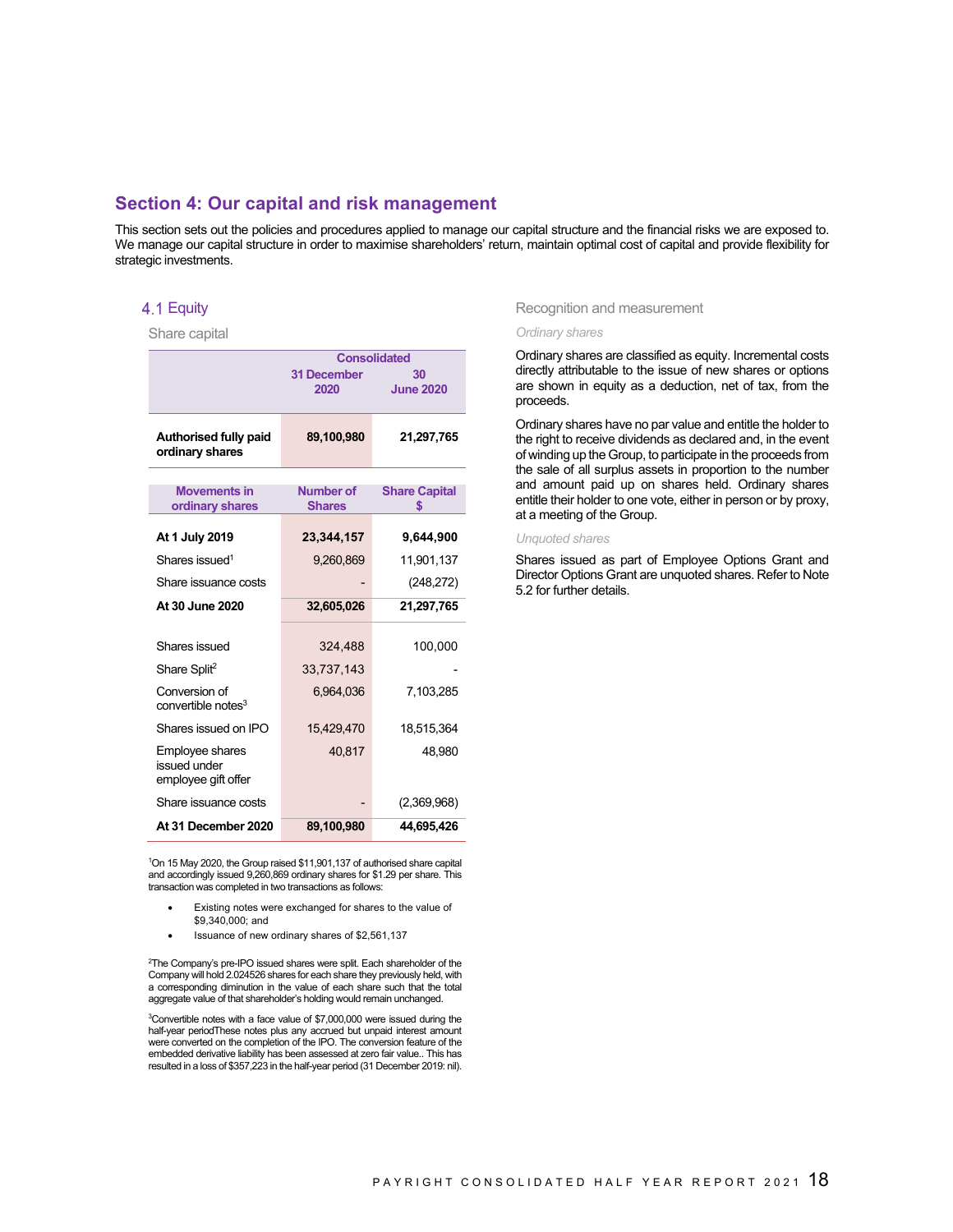#### 4.2 Loans and borrowings

|                            | <b>Consolidated</b> |                  |
|----------------------------|---------------------|------------------|
|                            | 31                  | 30               |
|                            | <b>December</b>     | <b>June 2020</b> |
|                            | 2020                |                  |
|                            | \$                  | \$               |
| Current                    |                     |                  |
|                            |                     |                  |
| Secured                    |                     |                  |
| Notes payable              | 13,529,000          | 3,925,000        |
| Cash advance facility      |                     | 2,718,625        |
|                            | 13,529,000          | 6,643,625        |
| Non-current                |                     |                  |
| Secured                    |                     |                  |
| Notes payable              | 29,379,255          | 31,016,657       |
| Subordinated loans         | 3,550,000           | 3,550,000        |
|                            | 32,929,255          | 34,566,657       |
| Unsecured                  |                     |                  |
| Loans from related parties | 24,369              | 24,369           |
|                            | 32,953,624          | 34,591,026       |
| <b>Total loans and</b>     |                     |                  |
| borrowings                 | 46,482,624          | 41,234,651       |

#### Notes payable

Senior secured notes with a gross value of \$43,424,000 (30 June 2020: \$35,485,000) were issued to institutional and professional investors at fixed interest rates and are expected to be settled in full on maturity:

| <b>Series</b> | <b>Drawn</b><br>amount | <b>Interest</b><br>rate | Maturity date <sup>1</sup> |
|---------------|------------------------|-------------------------|----------------------------|
| 1             | 425,000                | 12%                     | 19 Feb 2021                |
| 2             | 2,600,000              | 12%                     | 9 March 2021               |
| 3             | 6.285.000              | 12%                     | 25 July 2021               |
| Pool B 1      | 4.219.000              | 8%                      | 31 December 2021           |
| 4             | 7,550,000              | 12%                     | 19 February 2022           |
| 5             | 15,345,000             | 11%                     | 24 May 2022                |
| 6             | 7,000,000              | 10%                     | 31 March 2022              |
|               |                        |                         |                            |

<sup>1</sup>The Group has unconditional right to extend maturity date of its series 1 to series 6 senior secured notes, with intention to extend given no later than 1 month prior to the maturity date. As at 31 December 2020, management has not elected to extend the maturity dates.

In August 2020, the Group converted its existing cash advance facility into a new senior secured note facility (Pool B), with the existing charge over the Group's assets withdrawn. This facility will be used for the purpose of funding the Group's long-term lending in the Home improvement sector.

The facility has a limit of \$5,000,000, drawn to \$4,219,000 as at 31 December 2020, leaving \$781,000 available to be called.

In December 2020, the Group repaid \$3,280,000 of its senior secured notes.

As at reporting date, fair value of all loans and borrowings amounted to \$47,420,135 (30 June 2020: \$42,514,160). Senior secured notes and subordinated notes are secured against assets of \$62,305,957 (30 June 2020: \$51,306,106) in Devizo Finance Pty Ltd.

#### Recognition, measurement and classification

Loans and borrowings are financial liabilities, initially recognised at the fair value of the consideration received less directly attributable transaction costs.

After initial recognition, loans and borrowings are subsequently measured at amortised cost using the effective interest method. Fees which are directly attributable to the establishment of the loan facilities that are yield related are included as part of the carrying amount of the loans and borrowings.

Borrowings are classified as current liabilities unless the Group has an unconditional right to defer settlement of the liability for a least 12 months after the reporting date.

#### Derecognition

Loans and borrowings are derecognised when the obligation under the liability is replaced by another from the same lender on substantially different terms, or the terms of an existing liability are substantially modified, such an exchange or modification is treated as the derecognition of the original liability and the recognition of a new liability. The difference in the respective carrying amounts is recognised in the consolidated statement of profit or loss and other comprehensive income.

#### Debt covenants

Under the terms of the major borrowing facilities, the Group is required to comply with financial covenants, including loan value ratio. These have been complied with during the half-year ended, and as at, 31 December 2020.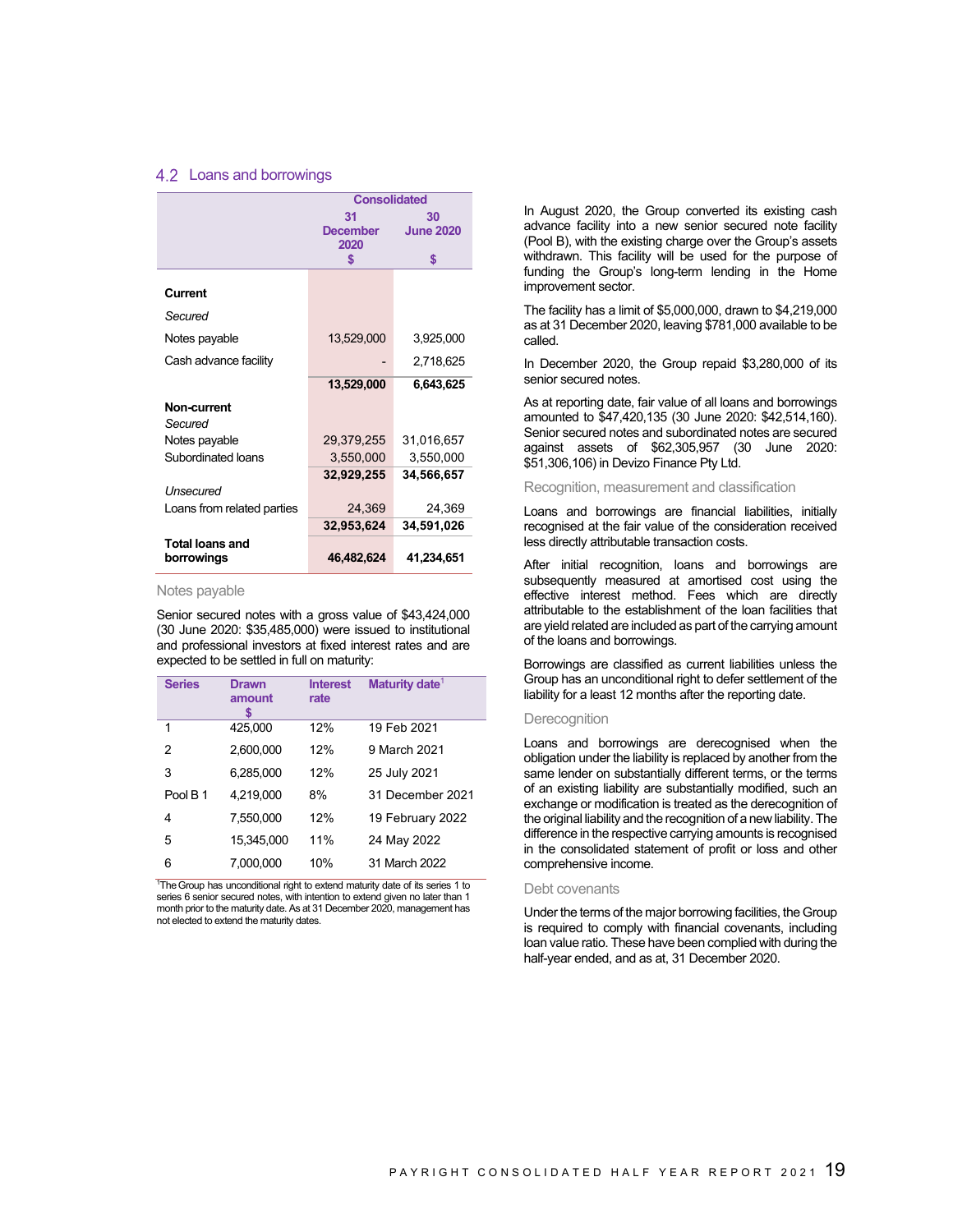## **Section 5: Our people**

We are working to attract and retain employees with the skills and passion to best serve our markets. This section provides information about our employee benefits obligations. It also includes details of our employee share plans and compensation paid to key management personnel.

#### 5.1 Key management personnel compensation

Key management personnel (KMP) refer to those who have authority and responsibility for planning, directing and controlling the activities of the Group. Key management personnel of the Group are the same as those directors listed in the directors' report.

KMP compensation for the half-year is shown as follows:

|                                 | 31<br><b>December</b><br>2020 | 31<br><b>December</b><br>2019 |
|---------------------------------|-------------------------------|-------------------------------|
| Short-term employee<br>benefits | 447,629                       | 362,199                       |
| Post-employment benefits        | 27,081                        | 27,785                        |
| Other long-term benefits        | 27,417                        | 9,880                         |
| Share-based payments            | 3,499                         |                               |
|                                 | 505,626                       | 399.864                       |

#### Other transactions with our KMP and their related parties

During the half-year ended 31 December 2020, apart from transactions disclosed in Note 7.1 of the interim report, There were no other transactions with our KMP and their related parties.

#### 5.2 Employee share ownership plans (ESOP)

A transaction will be classified as share-based compensation where the Group receives services from employees and pays for these in shares or similar equity instruments.

This note summarises the primary employee share plans and the key movements in the share-based payment arrangements during the period.

#### Recognition and measurement

The cost of these equity-settled transactions with employees is measured by reference to the fair value of the equity instruments at the date at which they were granted. The fair value was determined by the Directors and management using an adjusted form of the Black-Scholes-Merton Model.

The cost of equity-settled transactions is recognised, together with a corresponding increase in equity, over the period in which the performance and/or service conditions are fulfilled (the vesting period), ending on the date on which the relevant employees become fully entitled to the award (the vesting date).

At each subsequent reporting date until vesting, the cumulative charge to profit or loss is the product of (i) the grant date fair value of the award; (ii) the current best estimate of the number of awards that will vest, taking into account such factors as the likelihood of employee turnover during the vesting period and the likelihood of nonmarket performance conditions being met; and (iii) the expired portion of the vesting period. The charge to profit or loss for the period is the cumulative amount as calculated above less the amounts already charged in previous periods where there is a corresponding credit to equity.

Until an award has vested, any amounts recorded are contingent and will be adjusted if more or fewer awards vest than were originally anticipated to do so. Any award subject to a market condition is considered to vest irrespective of whether or not that market condition is fulfilled, provided that all other conditions are satisfied.

If the terms of an equity-settled award are modified, as a minimum an expense is recognised as if the terms had not been modified. An additional expense is recognised for any modification that increases the total fair value of the sharebased payment arrangement, or is otherwise beneficial to the employee, as measured at the date of modification.

If an equity-settled award is cancelled, it is treated as if it had vested on the date of cancellation, and any expense not yet recognised for the award is recognised immediately. However, if a new award is substituted for the cancelled award and designated as a replacement award on the date that it is granted, the cancelled and new award are treated as if they were a modification of the original award, as described in the previous paragraph.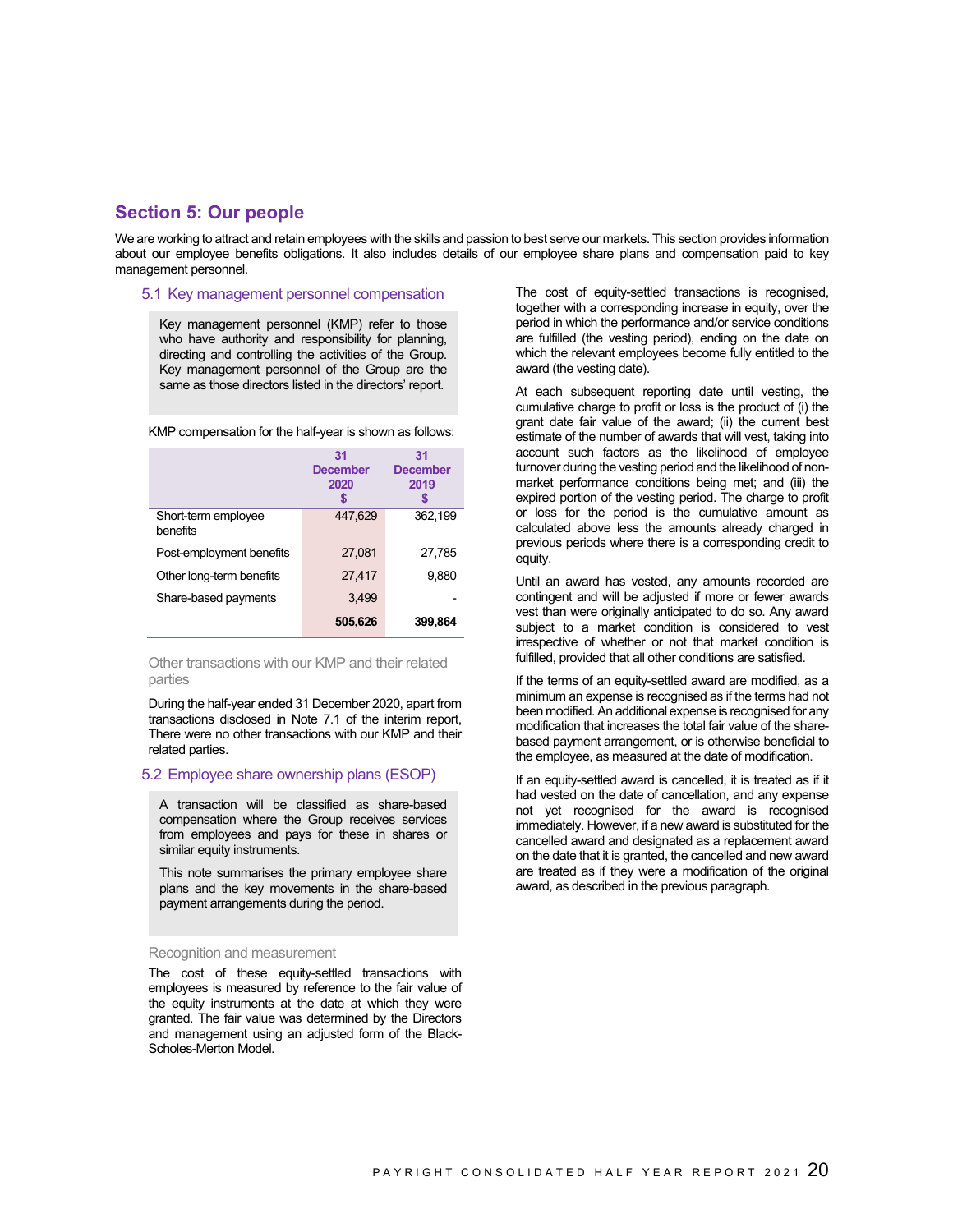#### 5.2 Employee share ownership plans (continued)

The recognised expense arising from equity settled sharebased payment plans during the period is shown in note 2.3. During the half-year ended 31 December 2020, the Group had the following share-based payment plans in place:

- Employee Gift Offer
- Employee Options Grant
- Director Options Grant

There have been no cancellations or modifications to any of the plans during the half-year period.

#### Employee Gift Offer

In consideration of providing employees with the opportunity to share the Company's future success in performance and growth, the Company granted 833 of restricted shares per eligible employee, for nil consideration pursuant to the terms of the ESOP.

The key terms of the employee options grant are as follows:

- There is no initial cost to the recipient to participate in the employee gift offer, but the restricted shares will be restricted from trading for three years from grant date whilst being employed by the Group.
- The employee gift shares are allocated to each eligible employee with the number of restricted shares determined by dividing the \$1,000 remuneration value by the IPO offer price of \$1.20.

#### *Cessation of employment*

Where an employee ceases employment with the Company during the restriction period, the employee will be entitled to keep their shares and the dealing restriction will cease at the time of the employment ends.

*Summary of Shares Issued under the Employee Gift Offer* 

The following table illustrates the number of, and movements in shares granted during the half-year period:

|                                               | <b>31 December</b><br>2020<br><b>Number</b> | 30 June<br>2020<br><b>Number</b> |
|-----------------------------------------------|---------------------------------------------|----------------------------------|
| Outstanding at the<br>beginning of the period |                                             |                                  |
| Granted during the period                     | 40.817                                      |                                  |
| Forfeited during the period                   |                                             |                                  |
| Exercised during the<br>period                |                                             |                                  |
| Outstanding at the end<br>of the period       | 40,817                                      |                                  |

The assessed cost at of options granted during the halfyear period ended 31 December 2020 was at \$1.20 per option.

For the six months ended 31 December 2020, the Group has recognised \$48,980 of IPO share issuance costs in the share capital (31 December 2019: \$nil) as a result of the employee gift offer.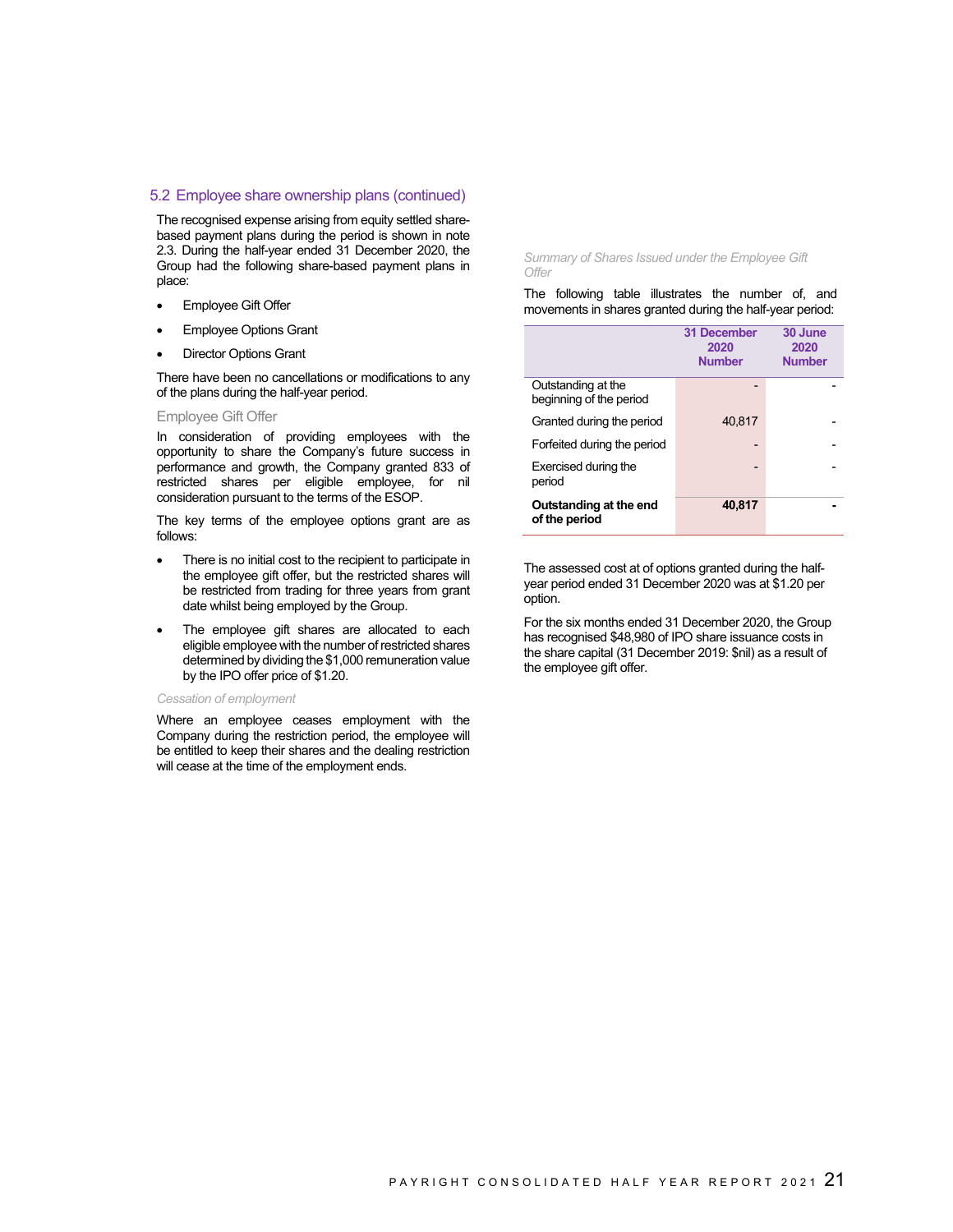#### 5.2 Employee share ownership plans (continued)

#### Employee Options Grant

To motivate Employees to grow the Company and share in its financial success, align the interests of employees and shareholders, and attract and retain employees, a total of 1,168,152 options (in aggregate) was awarded to eligible employees of the Company under the terms of the ESOP.

The key terms of the employee options grant are as follows:

- Until the Employee Options Grant vest and ordinary shares are issued, the participant is not entitled to exercise any voting rights attached to the Performance Rights and is not entitled to any dividend payments.
- Vesting will occur on expiry of a three-year term, subject to continuity of employment and the options will lapse if not exercised upon expiry of a four-year term.

#### *Cessation of employment*

The Board has discretion to determine the manner in which a recipient's unvested awards will be dealt with in the event that they cease employment with the Company group, including to determine that some or all awards vest or lapse. Vested rights or options must be exercised within 60 days of cessation of employment, save that where a recipient ceases employment by reason of termination for cause or breaches restraints, vested awards will lapse.

*Summary of Shares Issued under the Employee Options Grant* 

The following table illustrates the number of, and movements in options granted during the half-year period:

|                                               | <b>31 December</b><br>2020<br><b>Number</b> | 30 June<br>2020<br><b>Number</b> |
|-----------------------------------------------|---------------------------------------------|----------------------------------|
| Outstanding at the<br>beginning of the period |                                             |                                  |
| Granted during the period                     | 1,168,152                                   |                                  |
| Forfeited during the period                   |                                             |                                  |
| Exercised during the<br>period                |                                             |                                  |
| Outstanding at the end<br>of the period       | 1,168,152                                   |                                  |

#### *Fair value of options granted*

The fair value is estimated using a binomial option pricing model. The following table lists the inputs to the model for grants made:

|                     | <b>Grant on</b>        |  |
|---------------------|------------------------|--|
|                     | <b>30 October 2020</b> |  |
| Expiry date         | 20 October 2024        |  |
| Exercise price      | \$0.63                 |  |
| Risk free rate      | 0.207%                 |  |
| Dividend yield      | $0\%$                  |  |
| Expected volatility | 36.0742%               |  |

The assessed fair value at grant date of options granted during the half-year period ended 31 December 2020 was at \$0.3638 per option.

For the six months ended 31 December 2020, the Group has recognized \$24,062 of share-based payment expense in the statement of profit or loss (31 December 2019: \$nil).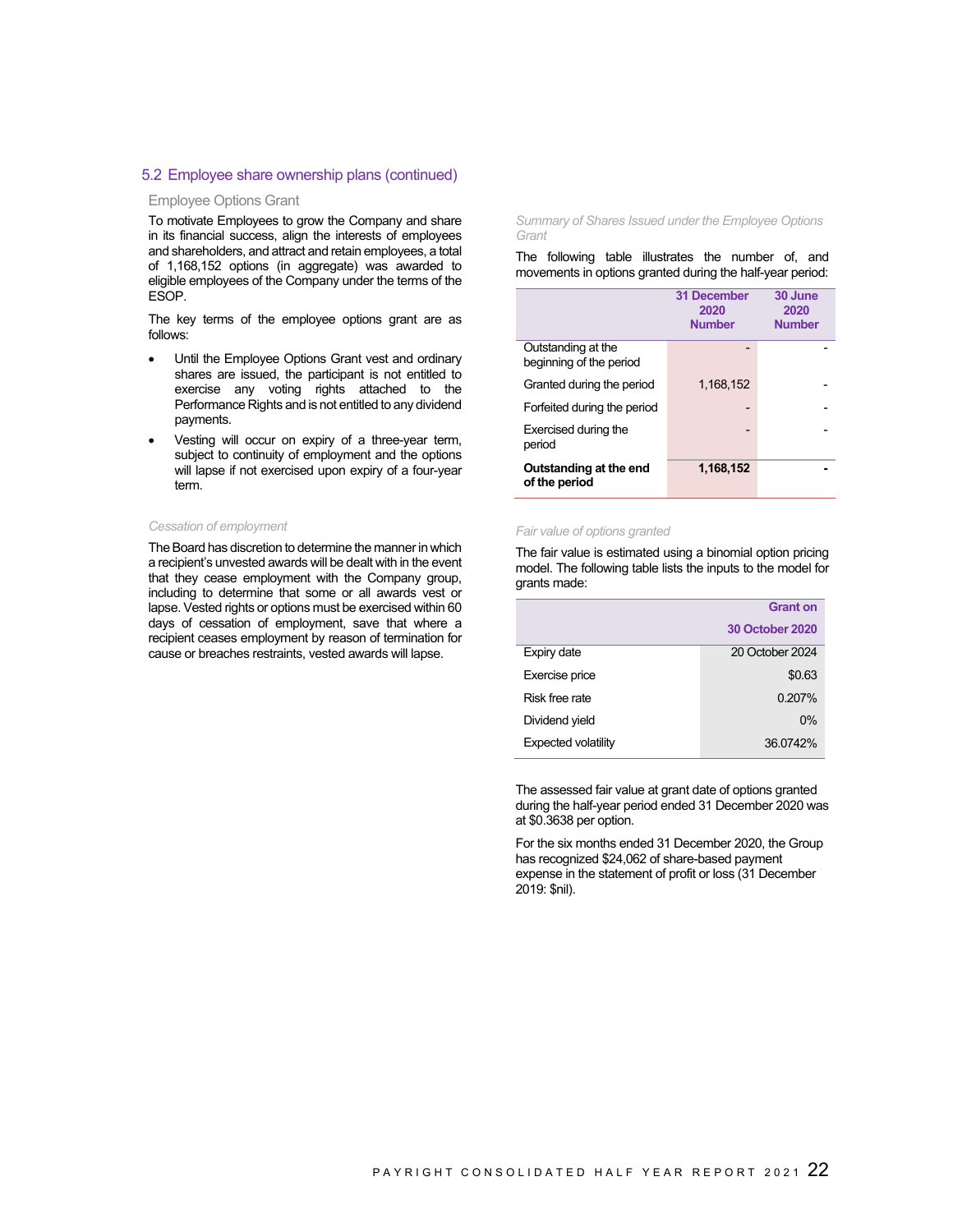#### 5.2 Employee share ownership plans (Continued)

#### Director Options Grant

The options were granted with an exercise price equal to 175% of the listing price. Together with the applicable duration and employment-based performance milestone, the premium pricing is designed to incentivise the Company's key officers to promote the Company's longterm growth following Listing. The participants are required to play a direct role in meeting the applicable performance milestone in each case by continuing their employment with the Company for the prescribed performance period

The options will vest subject to continuity of employment, and will vest immediately upon expiry of a three-year period from date of issue.

The key terms of the Director Options Grant are as follows:

- The grant is for a fixed number of options exercisable for shares in the Company on a 1:1 basis. The number of shares that would be acquired on exercise of the options is an aggregate total of 4,125,000;
- Until the Director Options Grant vest and ordinary shares are issued, the participant is not entitled to exercise any voting rights attached to the options and is not entitled to any dividend payments.

#### *Cessation of employment*

The Board has discretion to determine the manner in which a recipient's unvested awards will be dealt with in the event that they cease employment with the Company group, including to determine that some or all awards vest or lapse. Vested rights or options must be exercised within 60 days of cessation of employment, save that where a recipient ceases employment by reason of termination for cause or breaches restraints, vested awards will lapse.

#### *Summary of Shares Issued under Director Options Grant*

The following table illustrates the number of, and movements in options granted during the half-year period:

|                                               | <b>31 December</b><br>2020<br><b>Number</b> | 30 June<br>2020<br><b>Number</b> |
|-----------------------------------------------|---------------------------------------------|----------------------------------|
| Outstanding at the<br>beginning of the period |                                             |                                  |
| Granted during the period                     | 4.125.000                                   |                                  |
| Forfeited during the period                   |                                             |                                  |
| Exercised during the period                   |                                             |                                  |
| Outstanding at the end of<br>the period       | 4,125,000                                   |                                  |

#### *Fair value of options granted*

The fair value is estimated using a binomial option pricing model. The following table lists the inputs to the model for grants made:

|                     | <b>Grant on</b>  |
|---------------------|------------------|
|                     | 23 December 2020 |
| Expiry date         | 1 October 2024   |
| Exercise price      | \$2.10           |
| Risk free rate      | 0.207%           |
| Dividend yield      | 0%               |
| Expected volatility | 36.0742%         |

The assessed fair value at grant date of options granted during the half-year period ended 31 December 2020 was at \$0.1161 per option.

For the six months ended 31 December 2020, the Group has recognized \$3,499 of share-based payment expense in the statement of profit or loss (31 December 2019: \$nil).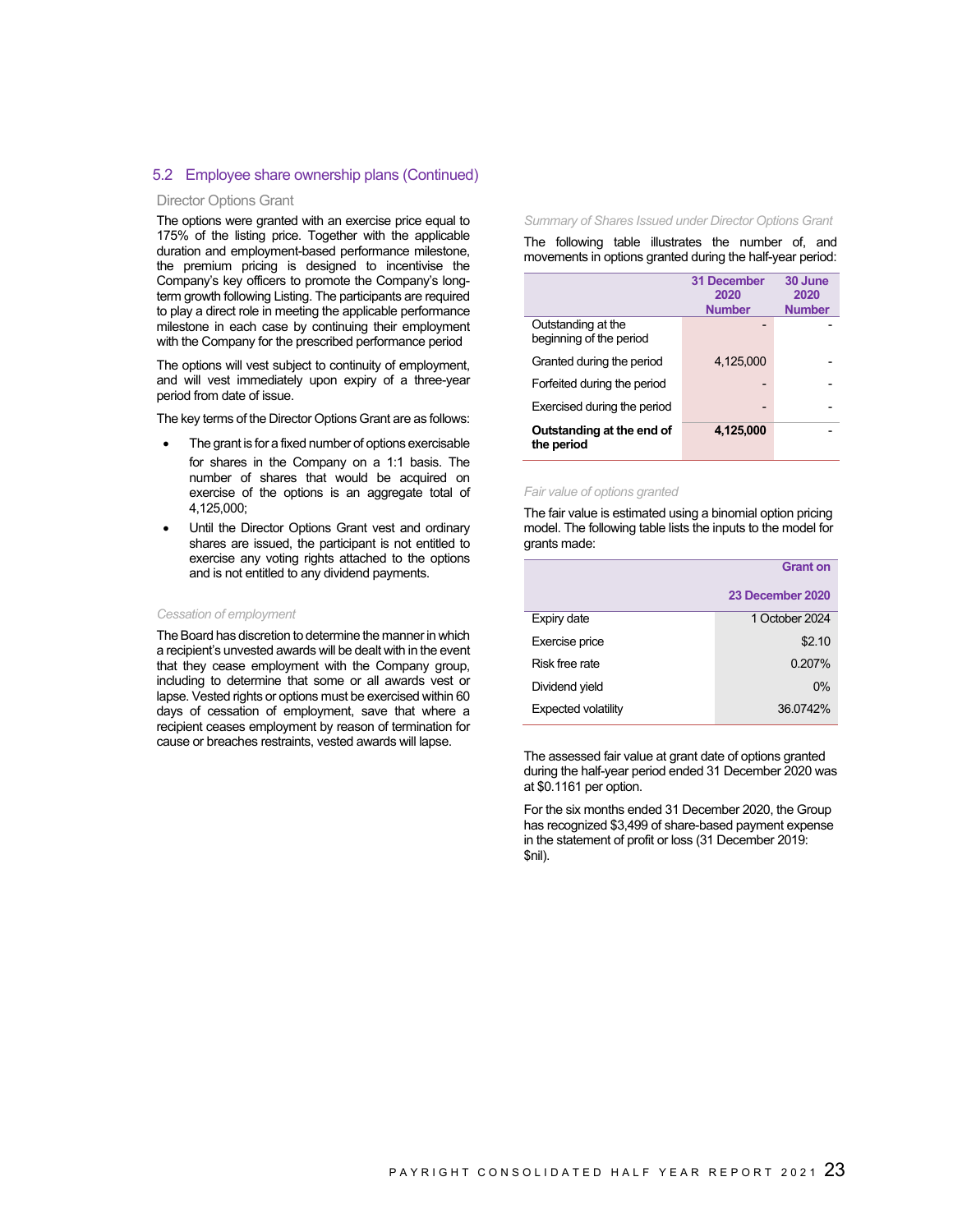## **Section 6: Other information**

This section provides other information and disclosures not included in the other sections, for example related party transactions and significant events occurring after the reporting date.

#### 6.1 Related party transactions

Transactions and their terms and conditions with other related parties

*Loans from related parties* 

Loans from Brakus Private Trust (controlled by Piers Redward) and Myles Redward Family Trust (controlled by Myles Redward) were established as a source of funding during its early stages of the Group.

Amounts owed to related parties are as follows:

|                                                | 31<br><b>December</b><br>2020 | 30 June<br>2020 |
|------------------------------------------------|-------------------------------|-----------------|
| Loan from Brakus Private<br>Trust              | 24,146                        | 24,146          |
| Loan from Myles Redward<br><b>Family Trust</b> | 223                           | 223             |
| <b>Total loans from related</b><br>parties     | 24,369                        | 24,369          |

Purchases of consulting services from other related parties

The Group has services arrangements in place with related parties, these transactions were conducted with normal employee, customer or supplier relationships under arm's length dealings and on ordinary commercial terms.

Transactions with other related parties are as follows:

| <b>Purchases of consulting</b><br>services from: | 31<br><b>December</b><br>2020 | 31<br><b>December</b><br>2019 |
|--------------------------------------------------|-------------------------------|-------------------------------|
| Key management<br>personnel of the Group         | 312,416                       | 152.967                       |
| Close family members of<br>the directors         | 335,831                       | 172.933                       |

#### 6.2 Events after the reporting date

Since 31 December 2020, the Group have continued to secure investment to fund the continued working capital required to support the Group's strategic growth activities, as follows:

On 2 February 2021, the Group secured an exclusive agreement with iPartners Nominees Pty Ltd (iPartners) for them to act as placement manager for an additional series of loan notes pursuant to the Group's loan note funding programme. The new series 7 note will have an aggregate face value of up to \$20 million to fund the Group's loan book, with maturity date being 18 months after its Tranche 1 issue date. On 18 February 2021, Payright called the first tranche to the value of \$3 million, to be issued on 26 February 2021.

The Group has also reached agreement with iPartners to act as placement manager for a note facility – NZ Series 1 loan notes, which will have an aggregate face value of up to NZ\$3 million to accelerate growth in the Group's NZ customer receivables. The notes have a maturity date of 1 December 2022. On 24 February 2021, Payright called the first tranche to the value of NZ\$0.5 million, to be issued on 26 February 2021.

On 22 February 2021, the Group called upon Tranche 3 of its senior secured note facility (Pool B) to the value of \$781,000, to be issued on 1 March 2021. The notes have a maturity date of 31 December 2021.

There were no other significant events occurring after the reporting period which may significantly affect either the Group's operations or results of those operations or the Group's state of affairs.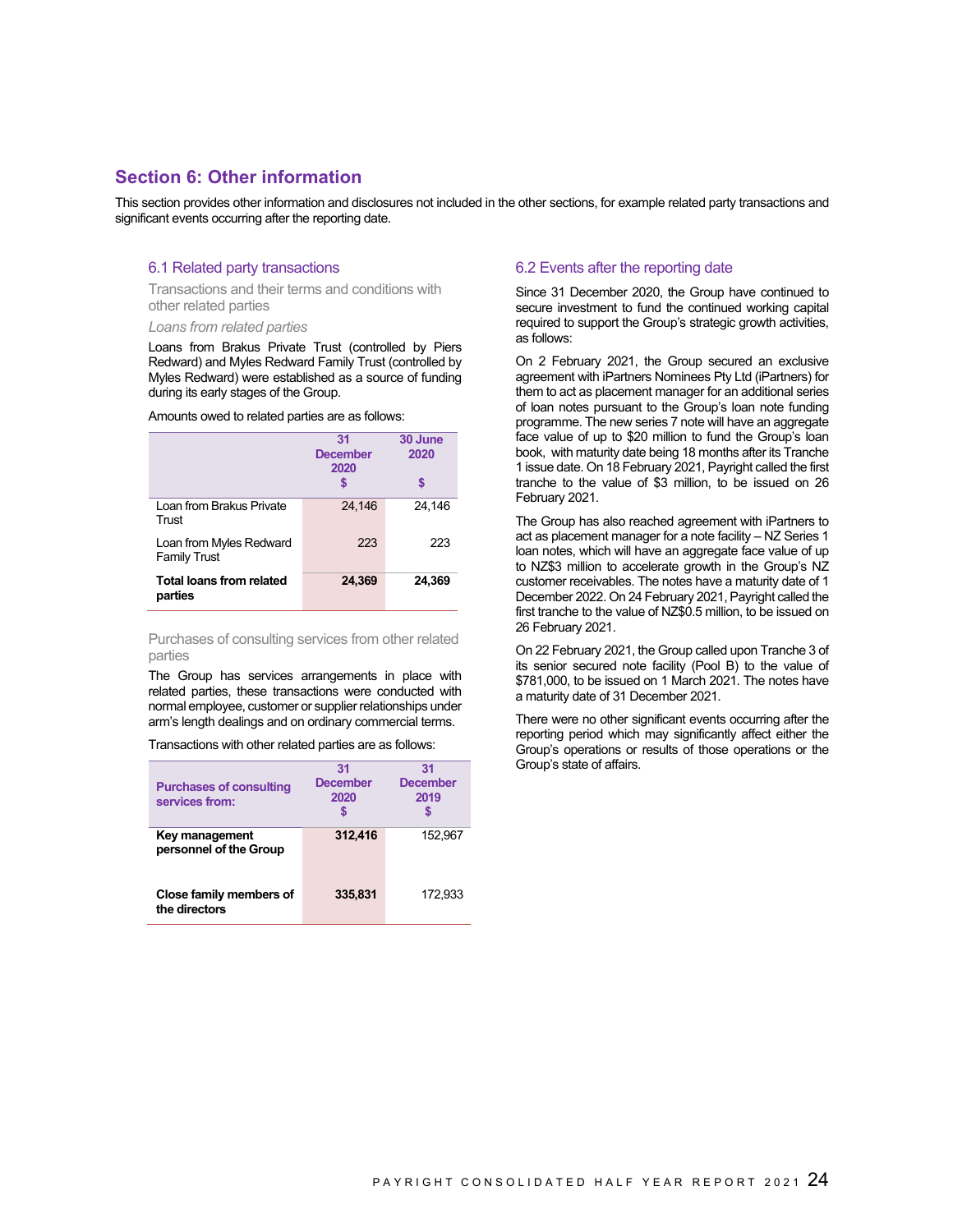# Directors' Declaration

In accordance with a resolution of the Directors of Payright Limited we state that:

- 1. In the opinion of the Directors:
	- a. the consolidated financial statements and notes that are set out on pages 6 to 24 and the Directors' report, are in accordance with the Corporations Act 2001, including:
		- i. giving a true and fair view of the Group's financial position as at 31 December 2020 and of its performance, for the halfyear ended on that date; and
		- ii. complying with Australian Accounting Standards and the Corporations Regulations 2001; and
		- iii. there are reasonable grounds to believe that the Group will be able to pay its debts as and when they become due and payable.
- 2. There are reasonable grounds to believe that the Company will be able to meet any obligations or liabilities;
- 3. The Directors have been given the declarations required by Section 295A of the Corporations Act 2001 from the Chief Executive Officer and the Chief Financial Officer for the half-year ended 31 December 2020; and
- 4. The Directors draw attention to Note 1.1 to the consolidated financial statements, which includes a statement of compliance with International Financial Reporting Standards.

On behalf of the Directors

**Piers James Redward Myles Redward Myles Redward Myles Redward Ave** 

26 February 2021 26 February 2021

Director **Director** Director

**Support of the United States of the United States of the United States of the United States of the United States of the United States of the United States of the United States of The United States of The United States of** 

Melbourne, Melbourne, Melbourne, Melbourne, Melbourne, Melbourne, Melbourne, Melbourne, Melbourne, Melbourne,  $\sim$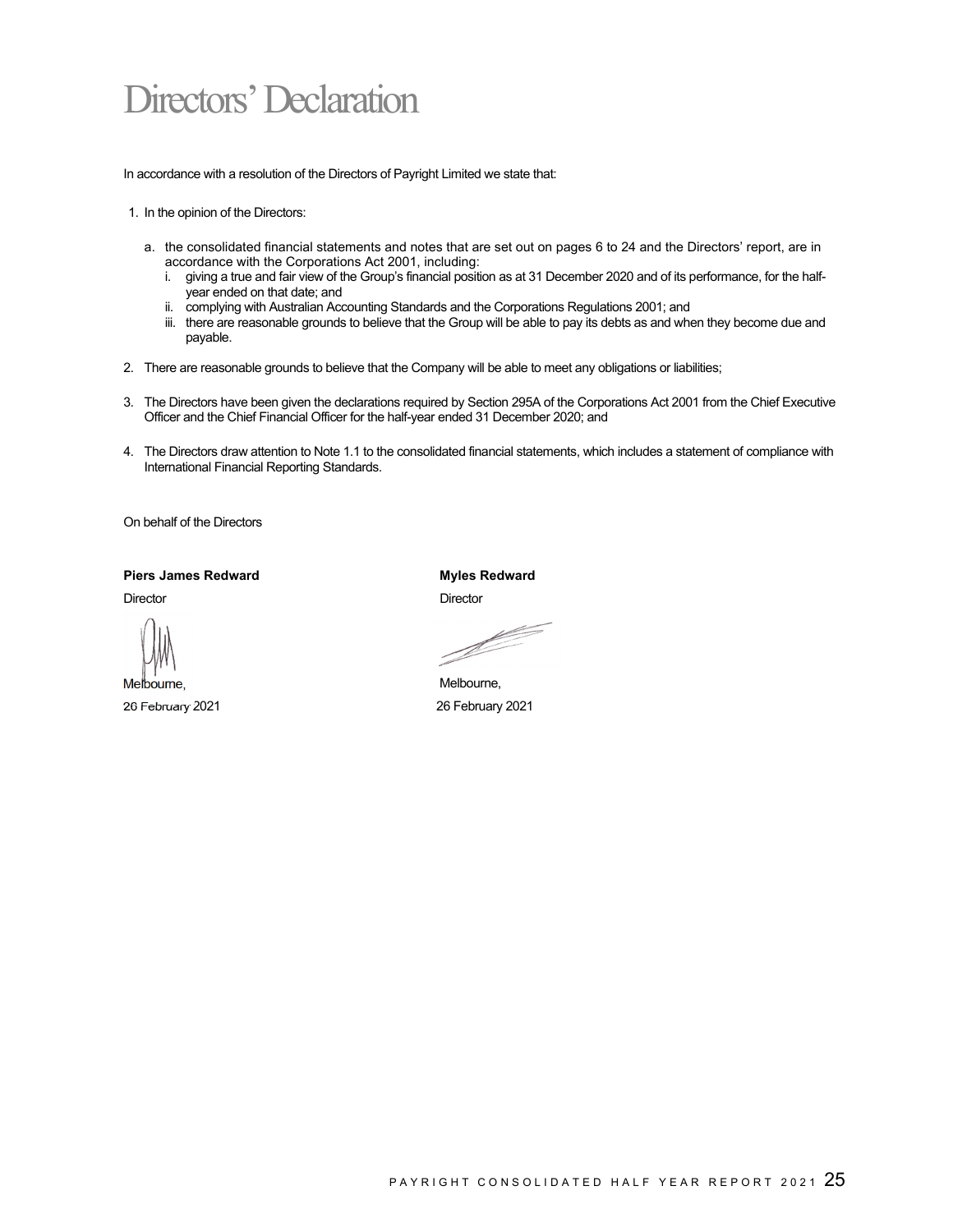

Ernst & Young 8 Exhibition Street Melbourne VIC 3000 Australia GPO Box 67 Melbourne VIC 3001  Tel: +61 3 9288 8000 Fax: +61 3 8650 7777 ey.com/au

# **Independent Auditor's Review Report to the Members of Payright Limited**

# **Report on the Half-Year Financial Report**

## **Conclusion**

We have reviewed the accompanying half-year financial report of Payright Limited (the Company) and its subsidiaries (collectively the Group), which comprises the consolidated statement of financial position as at 31 December 2020, the consolidated statement of comprehensive income, consolidated statement of changes in equity and consolidated statement of cash flows for the half-year ended on that date, notes comprising a summary of significant accounting policies and other explanatory information, and the directors' declaration.

Based on our review, which is not an audit, nothing has come to our attention that causes us to believe that the half-year financial report of the Group is not in accordance with the *Corporations Act 2001*, including:

- a. giving a true and fair view of the consolidated financial position of the Group as at 31 December 2020 and of its consolidated financial performance for the half-year ended on that date; and
- b. complying with Accounting Standard AASB 134 *Interim Financial Reporting* and the *Corporations Regulations 2001*.

## Directors' Responsibility for the Half-Year Financial Report

The directors of the Company are responsible for the preparation of the half-year financial report that gives a true and fair view in accordance with Australian Accounting Standards and the *Corporations Act 2001* and for such internal control as the directors determine is necessary to enable the preparation of the half-year financial report that is free from material misstatement, whether due to fraud or error.

## Auditor's responsibility

Our responsibility is to express a conclusion on the half-year financial report based on our review. We conducted our review in accordance with Auditing Standard on Review Engagements ASRE 2410 *Review of a Financial Report Performed by the Independent Auditor of the Entity*, in order to state whether, on the basis of the procedures described, anything has come to our attention that causes us to believe that the half-year financial report is not in accordance with the *Corporations Act 2001* including: giving a true and fair view of the Group's consolidated financial position as at 31 December 2020 and its consolidated financial performance for the half-year ended on that date; and complying with Accounting Standard AASB 134 *Interim Financial Reporting* and the *Corporations Regulations 2001*. As the auditor of the Group, ASRE 2410 requires that we comply with the ethical requirements relevant to the audit of the annual financial report.

A review of a half-year financial report consists of making enquiries, primarily of persons responsible for financial and accounting matters, and applying analytical and other review procedures. A review is substantially less in scope than an audit conducted in accordance with Australian Auditing Standards and consequently does not enable us to obtain assurance that we would become aware of all significant matters that might be identified in an audit. Accordingly, we do not express an audit opinion.